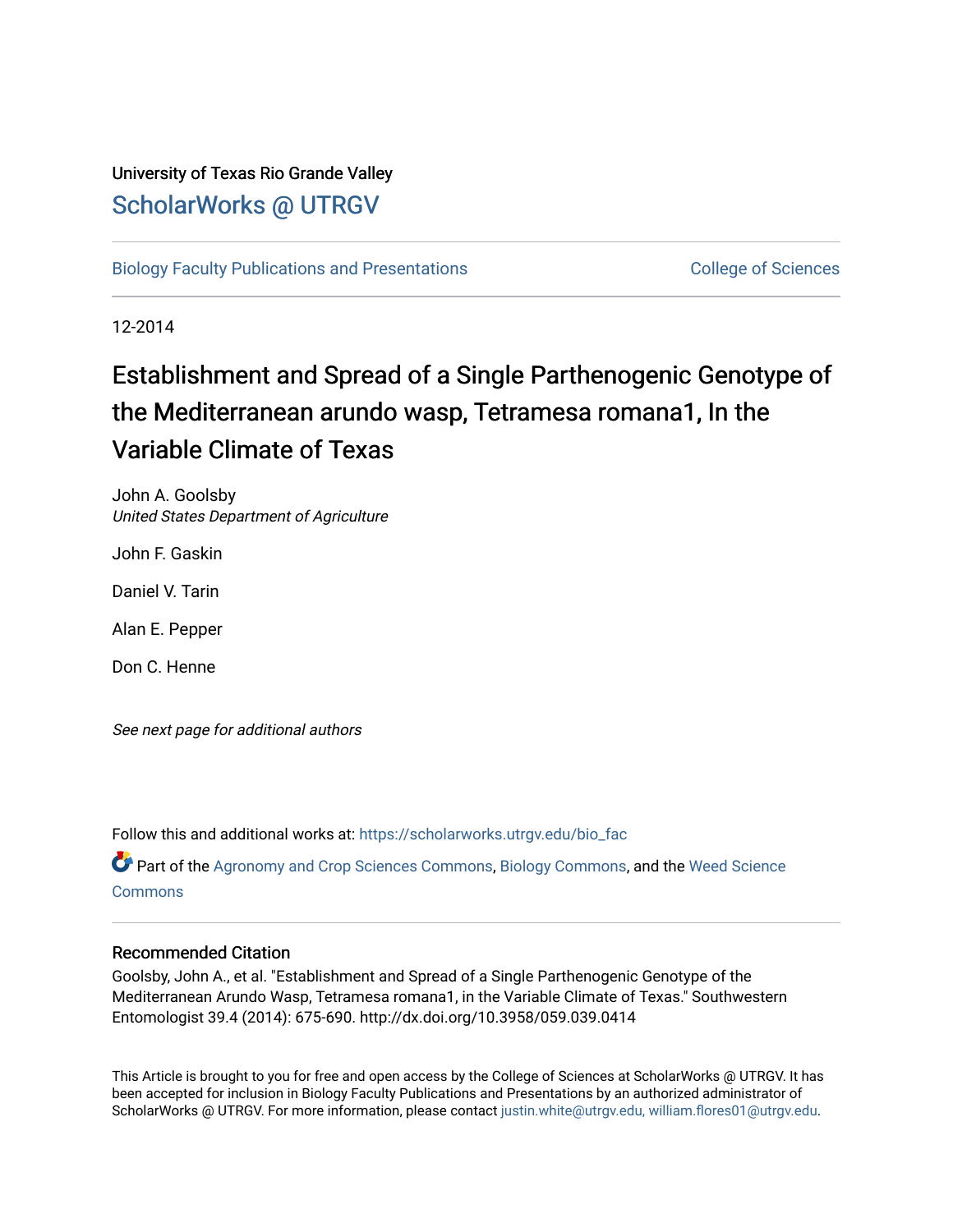### Authors

John A. Goolsby, John F. Gaskin, Daniel V. Tarin, Alan E. Pepper, Don C. Henne, Allan Auclair, Alexis Racelis, Kenneth R. Summy, Patrick J. Moran, and Donald B. Thomas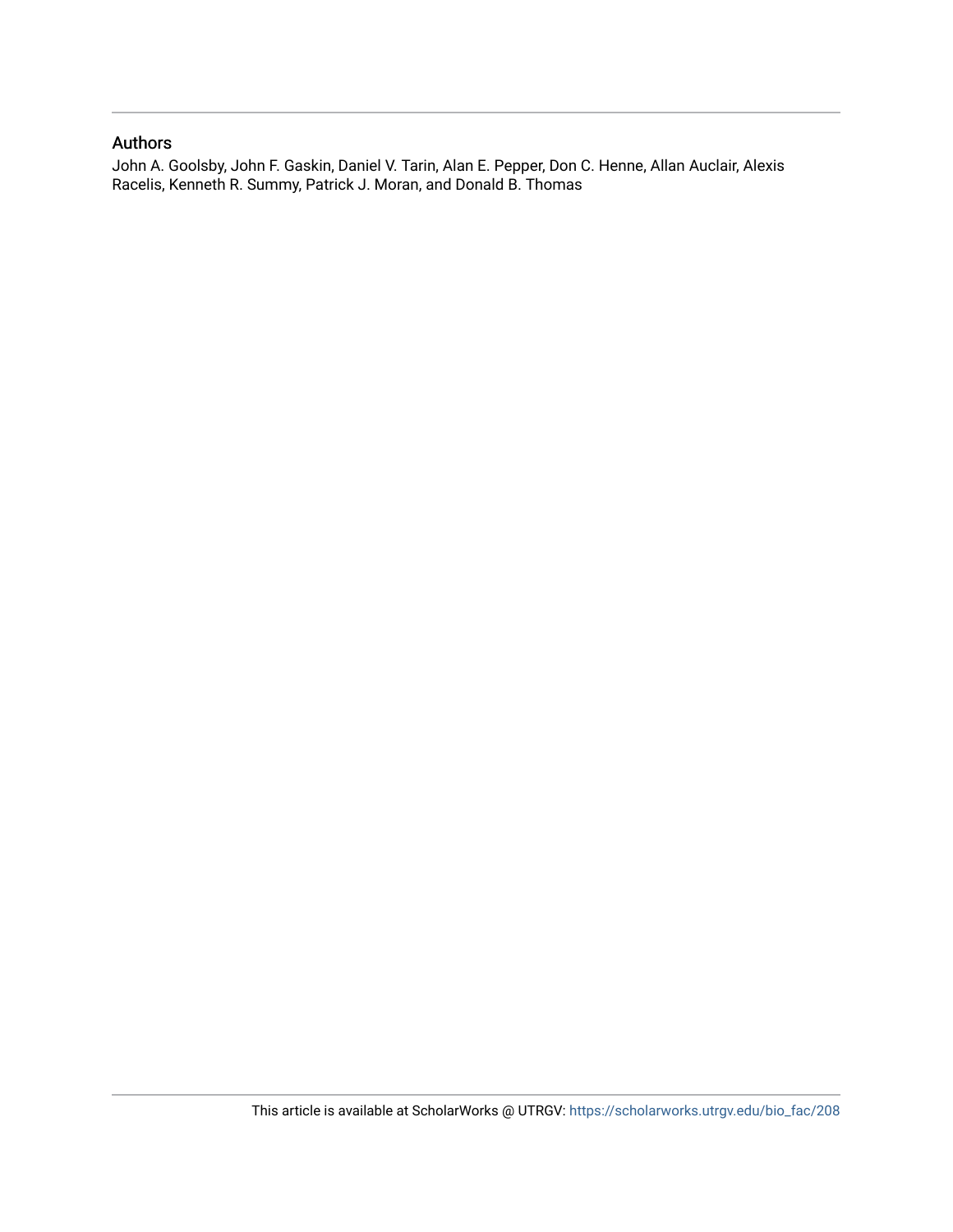See discussions, stats, and author profiles for this publication at: [https://www.researchgate.net/publication/273305761](https://www.researchgate.net/publication/273305761_Establishment_and_Spread_of_a_Single_Parthenogenic_Genotype_of_the_Mediterranean_Arundo_Wasp_Tetramesa_romana_1_in_the_Variable_Climate_of_Texas?enrichId=rgreq-0eada62a03926e88f4731dbec80a4548-XXX&enrichSource=Y292ZXJQYWdlOzI3MzMwNTc2MTtBUzoyMTY0OTc5ODYyNDg3MjNAMTQyODYyODU1MDY4Nw%3D%3D&el=1_x_2&_esc=publicationCoverPdf)

# Establishment and Spread of a Single Parthenogenic Genotype of the Mediterranean Arundo Wasp, Tetramesa romana 1 , in the Variable Cli....

**Article** in Southwestern Entomologist · December 2014 DOI: 10.3958/059.039.0414



#### **Some of the authors of this publication are also working on these related projects:**



Biological control of invasive grasses [View project](https://www.researchgate.net/project/Biological-control-of-invasive-grasses-2?enrichId=rgreq-0eada62a03926e88f4731dbec80a4548-XXX&enrichSource=Y292ZXJQYWdlOzI3MzMwNTc2MTtBUzoyMTY0OTc5ODYyNDg3MjNAMTQyODYyODU1MDY4Nw%3D%3D&el=1_x_9&_esc=publicationCoverPdf)

Novel approaches to control endo- and ecto-parasites [View project](https://www.researchgate.net/project/Novel-approaches-to-control-endo-and-ecto-parasites?enrichId=rgreq-0eada62a03926e88f4731dbec80a4548-XXX&enrichSource=Y292ZXJQYWdlOzI3MzMwNTc2MTtBUzoyMTY0OTc5ODYyNDg3MjNAMTQyODYyODU1MDY4Nw%3D%3D&el=1_x_9&_esc=publicationCoverPdf)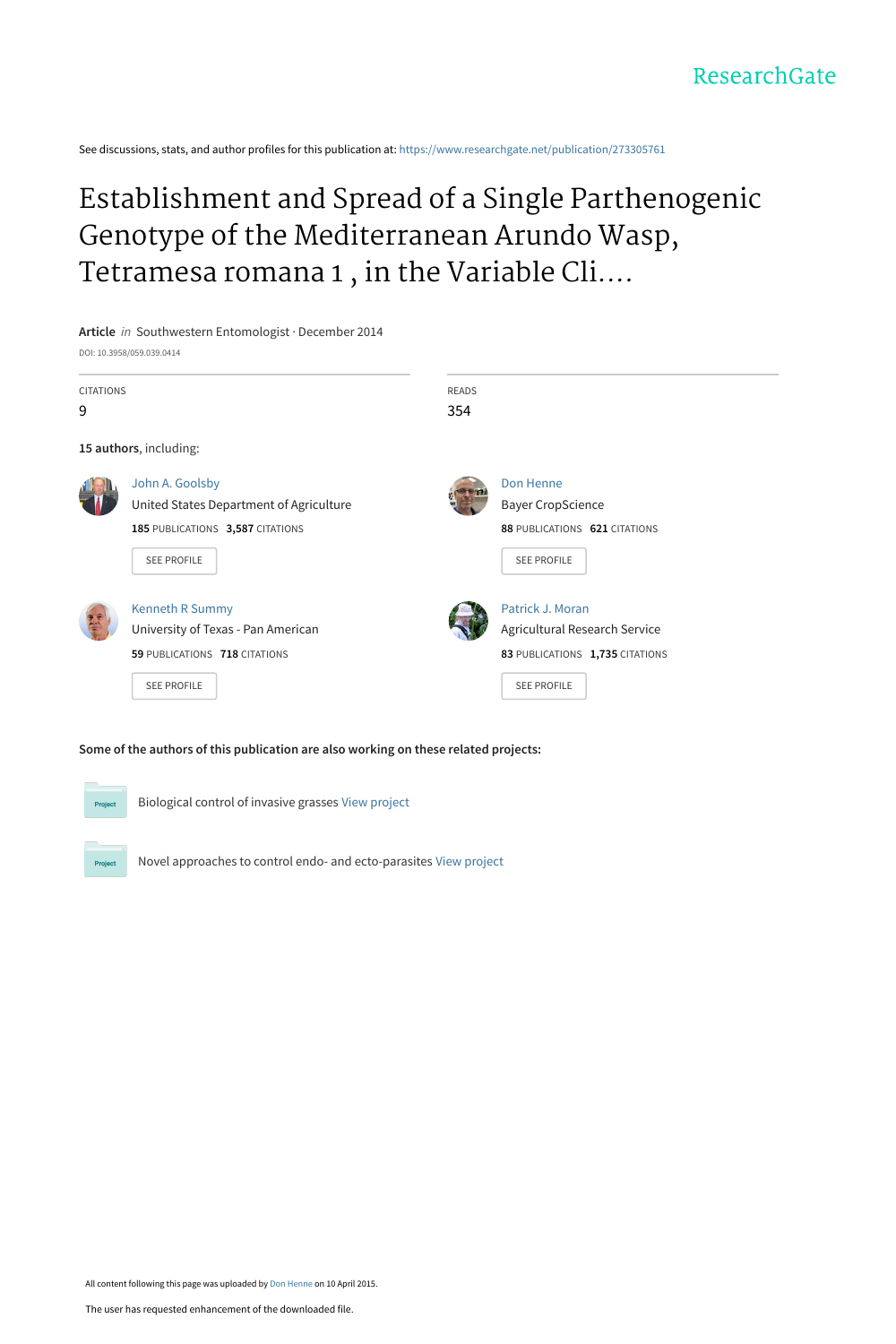

### **Establishment and Spread of a Single Parthenogenic Genotype of the Mediterranean Arundo Wasp,** *Tetramesa romana***, in the Variable Climate of Texas**

Source: Southwestern Entomologist, 39(4):675-690. Published By: Society of Southwestern Entomologists DOI:<http://dx.doi.org/10.3958/059.039.0414> URL: <http://www.bioone.org/doi/full/10.3958/059.039.0414>

BioOne [\(www.bioone.org\)](http://www.bioone.org) is a nonprofit, online aggregation of core research in the biological, ecological, and environmental sciences. BioOne provides a sustainable online platform for over 170 journals and books published by nonprofit societies, associations, museums, institutions, and presses.

Your use of this PDF, the BioOne Web site, and all posted and associated content indicates your acceptance of BioOne's Terms of Use, available at [www.bioone.org/page/terms\\_of\\_use](http://www.bioone.org/page/terms_of_use).

Usage of BioOne content is strictly limited to personal, educational, and non-commercial use. Commercial inquiries or rights and permissions requests should be directed to the individual publisher as copyright holder.

BioOne sees sustainable scholarly publishing as an inherently collaborative enterprise connecting authors, nonprofit publishers, academic institutions, research libraries, and research funders in the common goal of maximizing access to critical research.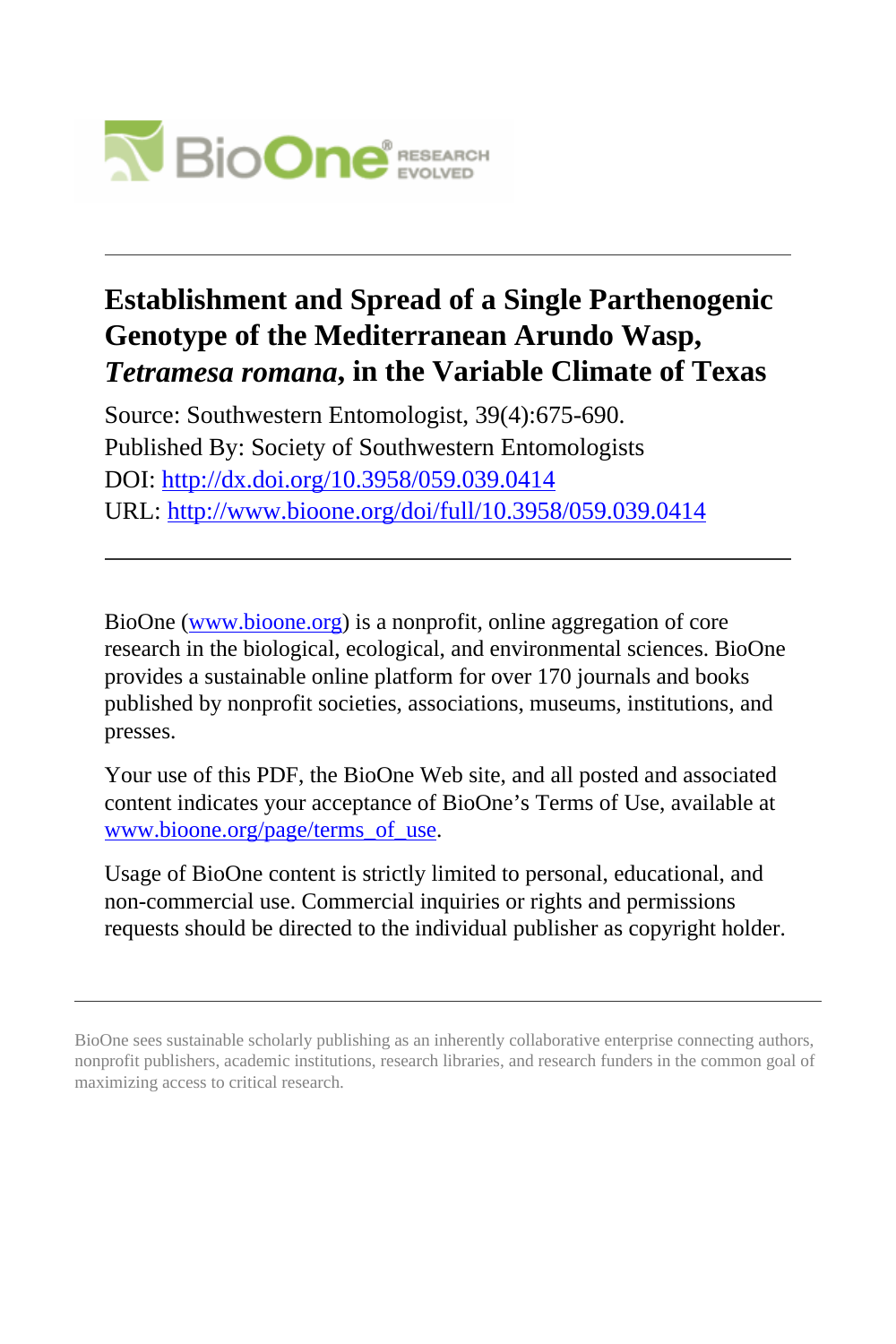$\_$ 

#### **Establishment and Spread of a Single Parthenogenic Genotype of the Mediterranean arundo wasp,** *Tetramesa romana*<sup>1</sup> , **In the Variable Climate of Texas**

John A. Goolsby<sup>2</sup>, John F. Gaskin<sup>3</sup>, Daniel V. Tarin<sup>4</sup>, Alan E. Pepper<sup>4</sup>, Don C. Henne<sup>5</sup>, Allan Auclair<sup>6</sup>, Alexis E. Racelis<sup>7</sup>, Kenneth R. Summy<sup>7</sup>, Patrick J. Moran<sup>8</sup>, Donald B. Thomas<sup>2</sup>, Chenghai Yang<sup>9</sup>, Maricela Martínez Jiménez<sup>10</sup>, Matthew J. Ciomperlik<sup>11</sup>, Adalberto A. Pérez de León<sup>12</sup>, and Alan A. Kirk<sup>13</sup>

**Abstract.** As part of a biological control program for the invasive weed, *Arundo donax* L., several genotypically unique populations of the parthenogenetic stemgalling wasp, *Tetramesa romana* Walker (Hymenoptera: Eurytomidae), from Spain and France were released in an infested riparian zone along the Rio Grande from Brownsville to Del Rio, TX. An adventive population of the wasp of unknown origin with limited distribution in Texas was also discovered, evaluated, and released as part of the program. More than 1.2 million wasps representing the mixture of genotypes were aerially released from 2009 to 2011. Wasps dispersed from their original release locations and now have a continuous distribution along the Rio Grande from Brownsville to Del Rio, and have dispersed throughout most of Central Texas with satellite populations as far west as San Angelo (Tom Green County), north as far as Kaufman (Kaufman County), and east to Navasota (Grimes County). The most successful genotype (#4) represented 390 of the 409 wasps recovered and matched both an imported population from the Mediterranean coast of Spain and an adventive population established in Texas before the start of the biological control program. Several other European genotypes of the wasp released in the program apparently failed to establish. This result demonstrated the benefits of evaluating and releasing the maximum genetic diversity of the biological control agent in the introduced range. Abundance of *T. romana* on the Rio Grande from Laredo to Del Rio averaged 190% more in 2013-2014 compared to a similar study in 2008-2009 before release of the European wasps. A favorability index was developed that showed that conditions from 1969 to 1977 would have been adverse to the wasp; conditions after 2009 were more favorable. Climate matching predicts the wasp will disperse throughout the southern U.S. and Mexico.

<sup>&</sup>lt;sup>1</sup>Tetramesa romana Walker (Hymenoptera: Eurytomidae); <sup>2</sup>United States Dept. of Agriculture, Agricultural Research Service, Cattle Fever Tick Research Laboratory, Edinburg, TX, email: john.goolsby@ars.usda.gov; <sup>3</sup>USDA-ARS, Sidney, MT; <sup>4</sup>Texas A&M University, Department of Biology, College Station, TX; <sup>5</sup>Texas A&M University AgriLife Research, Weslaco, TX; <sup>6</sup>USDA-APHIS, Riverdale, MD; <sup>7</sup>University of Texas - Rio Grande Valley, Department of Biology, Edinburg, TX; <sup>8</sup>USDA-ARS, Exotic and Invasive Weeds Research Unit, Albany, CA; <sup>9</sup>USDA-ARS, Areawide Pest Management Research Unit, College Station, TX; <sup>10</sup>Instituto Mexicano de Tecnología del Agua, Jiutepec, Morelos, México; <sup>11</sup>USDA-APHIS-PPQ-CPHST-PDDML, Edinburg, TX; <sup>12</sup>USDA-ARS Knipling Bushland U.S Livestock Insects Research Laboratory, Kerrville, TX; <sup>13</sup>USDA-ARS, European Biological Control Laboratory, Montpellier, France.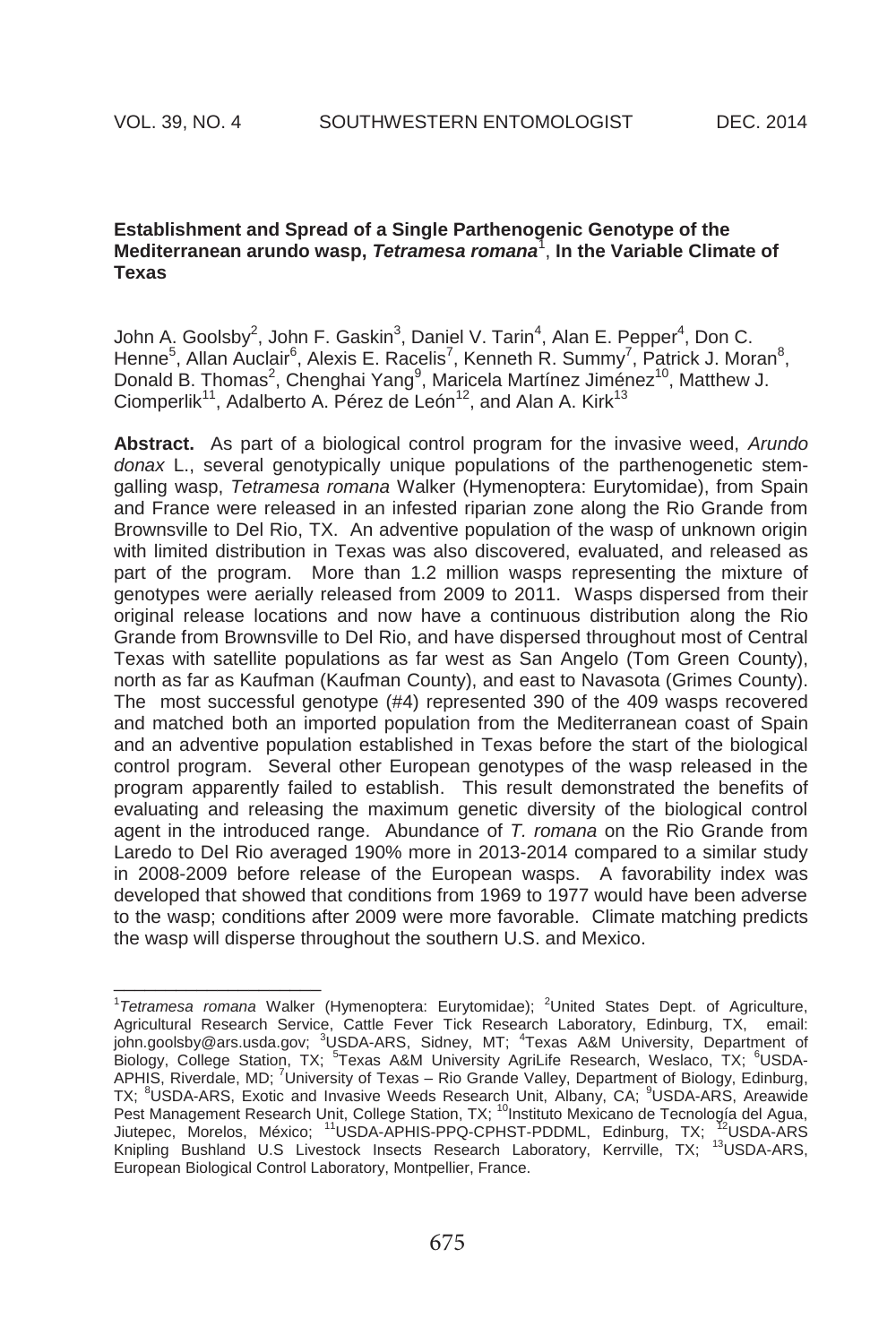#### **Introduction**

*Arundo donax* L. (Poaceae; Arundinoideae), also known as giant reed or carrizo cane, is a tall (2-10 m) perennial grass native from the Mediterranean and Caspian Basins, Arabian peninsula and east to Indian subcontinent (Hardion et al. 2014). It was likely introduced to North America from the Iberian Peninsula within the last 500 years (Tarin et al. 2013) and is now a widespread and invasive weed in the Rio Grande Basin in Texas, northern Mexico, and the southwestern U.S. In Texas, large areas of giant reed cause serious ecological impacts by displacing native vegetation (Everitt et al. 2005; Yang et al. 2009, 2011) and facilitating the invasion of cattle fever ticks from Mexico (Racelis et al. 2012). Giant reed also interferes with law enforcement activities along the international border and competes for scarce water resources in an arid region already experiencing extended drought and potential changes in rainfall patterns because of climate change (Goolsby and Moran 2009, Yang et al. 2009, Texas Commission on Environmental Quality 2012). Currently, *A. donax* is managed in limited areas by costly mechanical and chemical means (Vartanian 1998). Classical biological control may be the most cost-effective and sustainable option for management of the weed over large areas such as the Rio Grande and Nueces River Basins in Texas. A biological control program was initiated in 2005, and two insects, arundo wasp, *Tetramesa romana* Walker (Hymenoptera: Eurytomidae), and the arundo scale, *Rhizaspidiotus donacis* (Leonardi) (Homoptera: Diaspididae), have been established in Texas, with the leafsheath mining fly, *Lasioptera donacis* Coutin (Diptera: Cecidomyiidae), also being evaluated for environmental safety and efficacy (Racelis et al. 2010, Goolsby et al. 2011).

*Tetramesa romana* is a stem-galling wasp host specific to the genus *Arundo* (there are no other native *Arundo* species in North or South America) and native to Mediterranean Europe (Goolsby and Moran 2009, Moran and Goolsby 2009). Females reproduce via parthenogenesis and deposit eggs into the stems and lateral shoots of giant reed. Larval development induces gall formation, impacting plant growth and development (Goolsby et al. 2010). Ten European populations of *T. romana* from Granada, Las Cañas, Santa Coloma de Farners, Spain; and Ceret, Village Catalan, and St. Marie, France were imported as part of a biological control program. These European populations were host-range tested and released under appropriate permits in the U.S. and Mexico. The populations varied in their geographical distributions and came from a range of climates identified using the Köppen-Geiger climate classification system (Peel et al. 2007). The climate of coastal Las Cañas (near Almuñécar) is subtropical and Granada 80 km inland is classified as warm Mediterranean. Santa Coloma de Farners in the province of Girona, Spain has a cool, oceanic climate. Ceret, Village Catalan, and St. Marie near Perpignan in the southern province of Pyrénées-Orientales in France are classified as temperate Mediterranean climate. These collections therefore represented a range of climates and genotypes of *A. donax*. The Köppen-Geiger climate classifications in Texas included hot arid desert (Del Rio, Laredo, and San Angelo), warm temperate (Austin, College Station, Dallas, Houston, and San Antonio) and subtropical (Brownsville). The *A. donax* in Las Cañas, and Santa Coloma de Farners, Spain were closest genetic matches to the *A. donax* that invaded the Rio Grande Basin (Tarin et al. 2013). We hypothesized that *T. romana* collected from locations with similar climates to Texas and from European *A. donax*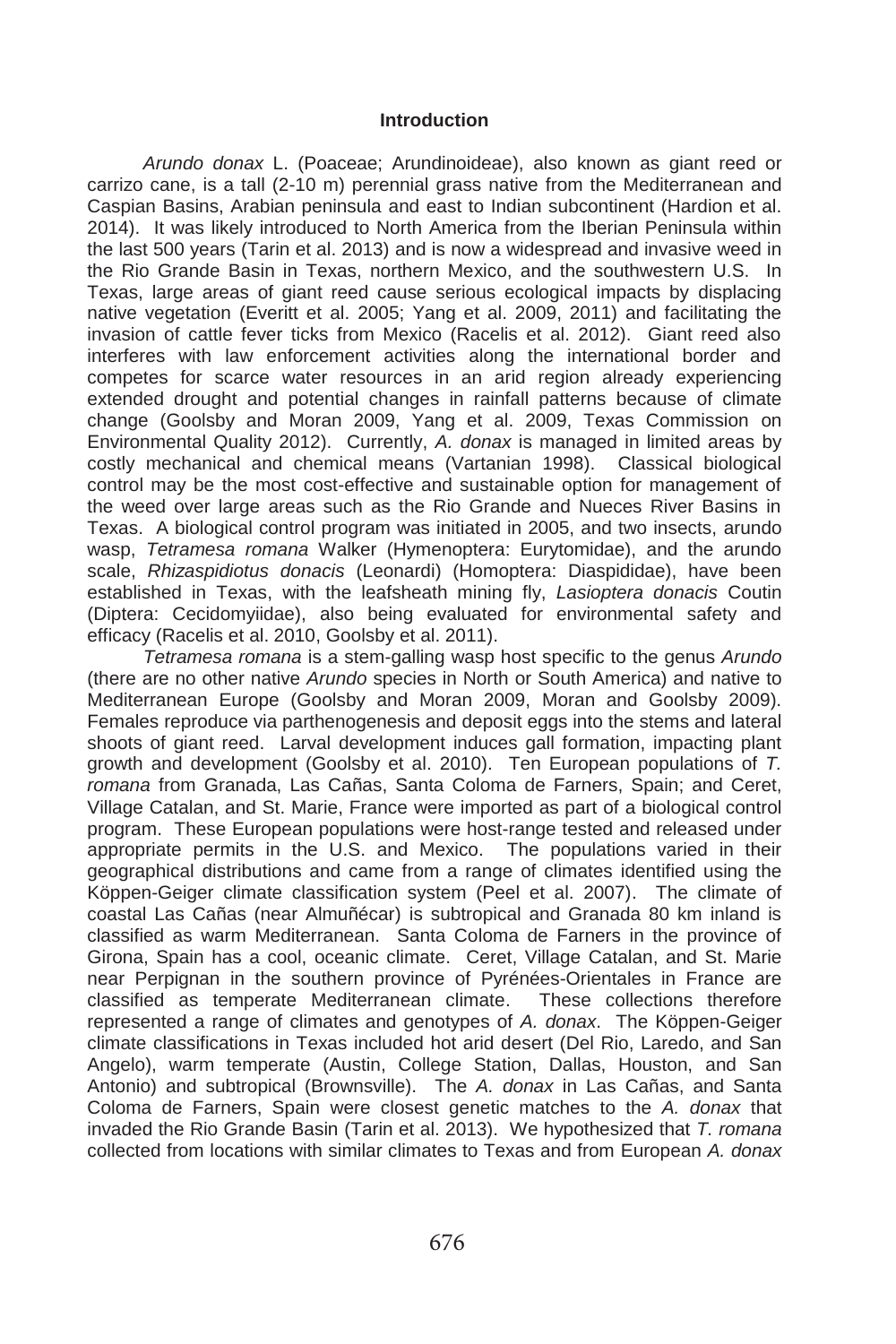genotypes most closely related to the invasive Rio Grande Basin population would be adapted to perform best as biological control agents. In contrast, *T. romana* from Perpignan, France was from an *A. donax* genotype more distantly related to the invasive Rio Grande population, and from a climate that was not a good match for most areas of Texas, except arid areas with colder winters in western Texas. Therefore, considerable genetic and geographical diversity of the parthenogenic arundo wasp were imported, evaluated, and released in the biological control program.

 More than 1.2 million *T. romana* of multiple genotypes, of approximately equal numbers, were mass reared separately and aerially released along the Rio Grande at locations approximately 25 miles apart near Brownsville, Los Indios, Hidalgo, Mission, Rio Grande City, Roma, San Ignacio, Laredo, Eagle Pass, Quemado, and Del Rio, TX from 2009 to 2011 (Racelis et al. 2010, Moran et al. 2014). None were released in other parts of Texas. However, before release of the European wasps in 2009, adventive populations of *T. romana* were detected with limited distributions near the cities of Nuevo Laredo, Mexico, and Austin, Eagle Pass, Laredo, and San Antonio, TX (Goolsby et al. 2009). Monthly surveys in 2008 along the Rio Grande found that *T. romana* was only present within the urban riparian zones of Laredo and Eagle Pass and not in the remote areas between the two locations or down river from Laredo to the Lower Rio Grande Valley (Racelis et al. 2009). From 2008 to 2009, monthly field surveys of *T. romana* on the Rio Grande documented a slow dispersal of the adventive wasp populations up and down the Rio Grande from Laredo and Del Rio. In Austin, a delimiting survey in 2008 showed the populations were limited to creeks in the central urban part of the city and not in outlying areas of Travis County (Goolsby et al. 2009). By 2009, *T. romana* was detected further up the urban watersheds in Austin, which appeared to indicate the wasp had only recently been established. In Mexico, extensive surveys were done in 2007-08 at 471 sites throughout the northern states of Chihuahua, Coahuila, Durango, Nuevo Leon, Tamaulipas, and Zacatecas, and no *T. romana* were detected (Contreras Arquieta and Goolsby, unpublished data). These studies seemed to indicate the adventive wasp had only recently established in Texas and was slowly dispersing (Racelis et al. 2010). From 2009 to 2011, multiple European *T. romana* accessions and the adventive population were mass reared and released on the Rio Grande as part of the biological control program. This paper documents the establishment and spread along the Rio Grande and across Texas 3 years after releases from the biological control program concluded. Documenting the establishment and spread of *T. romana* in Texas allows for prediction of its eventual distribution in North America and, its climatic adaptability. This study highlights the benefits of testing and releasing the maximum genetic and geographical diversity of a host-specific biological control agent in the introduced range of the weed.

#### **Materials and Methods**

**Statewide Survey.** Ninety-five sites with *A. donax* were sampled for *T. romana* between 31 October and 6 December 2013. Sampling in the field started in Brownsville, TX and followed the Rio Grande upstream to Dryden, TX. The survey followed the major highways, river drainages, and vegetational areas (Gould et al. 1960), including the Trans-Pecos, Rolling Plains, High Plains, Edwards Plateau, Llano Uplift, Blackland Prairie, Piney Woods, Gulf Coast Prairie, and South Texas Brush Country for a total of 3,340 miles surveyed. No *A. donax* was encountered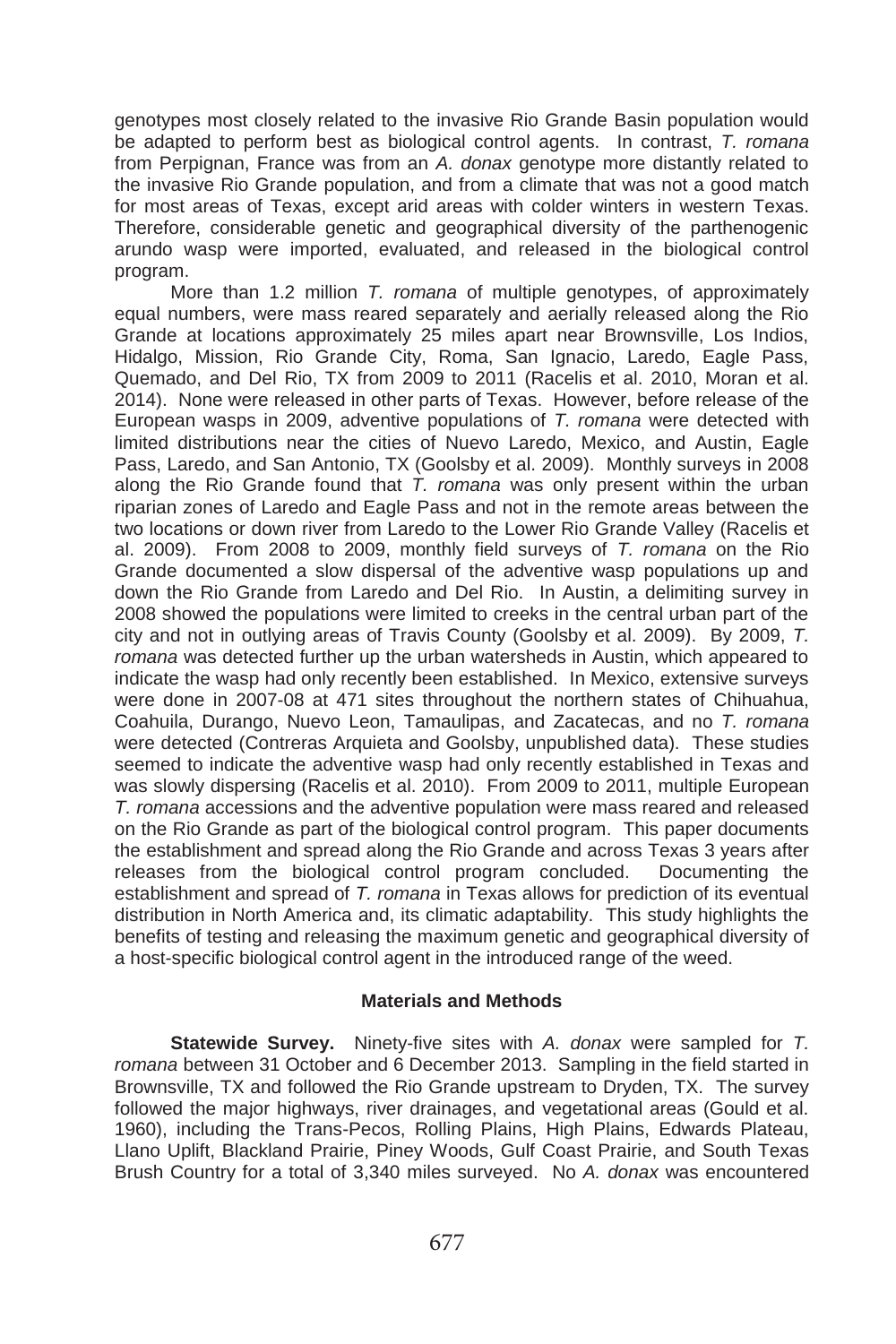on the High Plains, and only a few stands were located in the Piney Woods. The survey covered all Texas ecoregions known to have invasive populations of *A. donax*.

Each site was surveyed for as long as 30 minutes to determine the presence or absence of *T. romana*. Stems and lateral side shoots were visually examined for emergence holes of adults. Exit holes represented the density or cumulative emergence of *T. romana* from spring to fall of one growing season. Numbers of exit holes were evaluated at nine sites on the Rio Grande between May and October 2013 and they were positively correlated and wasp levels on the sticky traps ( $n =$ 20,  $r = 0.57$ ,  $p < 0.01$ ). Therefore exit holes are a suitable indicator of wasp density. If exit holes were found at the site, the numbers of holes were counted for 2 minutes at three locations at each site. Arundo wasp galls were collected from each site and dissected to remove *T. romana*. Larvae for genetic studies were stored in 90% ethanol in vials. Basic site characteristics were measured for all locations with *A. donax*. We used the texture-by-feel method to determine the soil type within each stand (Whiting et al. 2002). To assess stand size and quality, we measured the height of the tallest stems in the stand and numbers of live and dead shoots in a single meter-square quadrat containing the tallest stems. The quadrat with the tallest stems was selected because we assumed the area had optimal growing conditions in the stand. The mean number of exit holes at each site was regressed against the number of live and dead stems per square meter and height to determine the effect of site characteristics on density of *T. romana*, using Tibco Spotfire S+ 8.2, (Tibco Software Inc., Boston, MA). All count data were square roottransformed to normalize distributions before analysis.

**Rio Grande Transect.** Results of a survey between May 2013 and May 2014 at the nine sites along the Rio Grande from Laredo to Del Rio were compared with results of the survey at the same areas from April 2008 to June 2009 (Racelis et al. 2010). At each location, five yellow sticky traps (23 x 14 cm, unbaited Pherocon® AM, Trécé, Inc., Adair, OK) were placed along a 100-m-long trail perpendicular to the river (5-50 m from the edge of the water) to account for variations in microclimate and environment. Traps were replaced monthly, returned to the laboratory, and examined at 35X magnification to count all adult *T. romana.*  Five *T. romana* galls were collected at each of the 19 sites between Brownsville to Del Rio from June 2013 to May 2014 and kept in cardboard tubes for emergence of *T. romana* and any parasitoids.

**Weather Analysis.** Using Laredo, TX Municipal Airport Station as the representative location, we evaluated 16 meteorological variables and found that mean monthly temperature and monthly total precipitation were most highly correlated with arundo wasp population levels, (NOAA NCDC 2014). In south Texas along the Rio Grande, the period of rapid population growth of *T. romana* is typically February through July (Racelis et al. 2009). We computed the mean, standard error of the mean (SEM), and *t*-test of the February through July period of 2008 combined with 2009, compared to the February through July period of 2012 combined with 2013. That is, we compared weather data for identical season intervals, approximately matching the survey periods of the arundo wasp. Plots were made of the product of monthly mean temperature and monthly total precipitation at the Laredo station. Based on our observation that *T. romana* in south Texas is hindered by rainfall (which may be a surrogate for days without sunshine) and benefits by moderate (versus excessive summer) temperatures, we computed the inverse of the monthly mean temperature x monthly total precipitation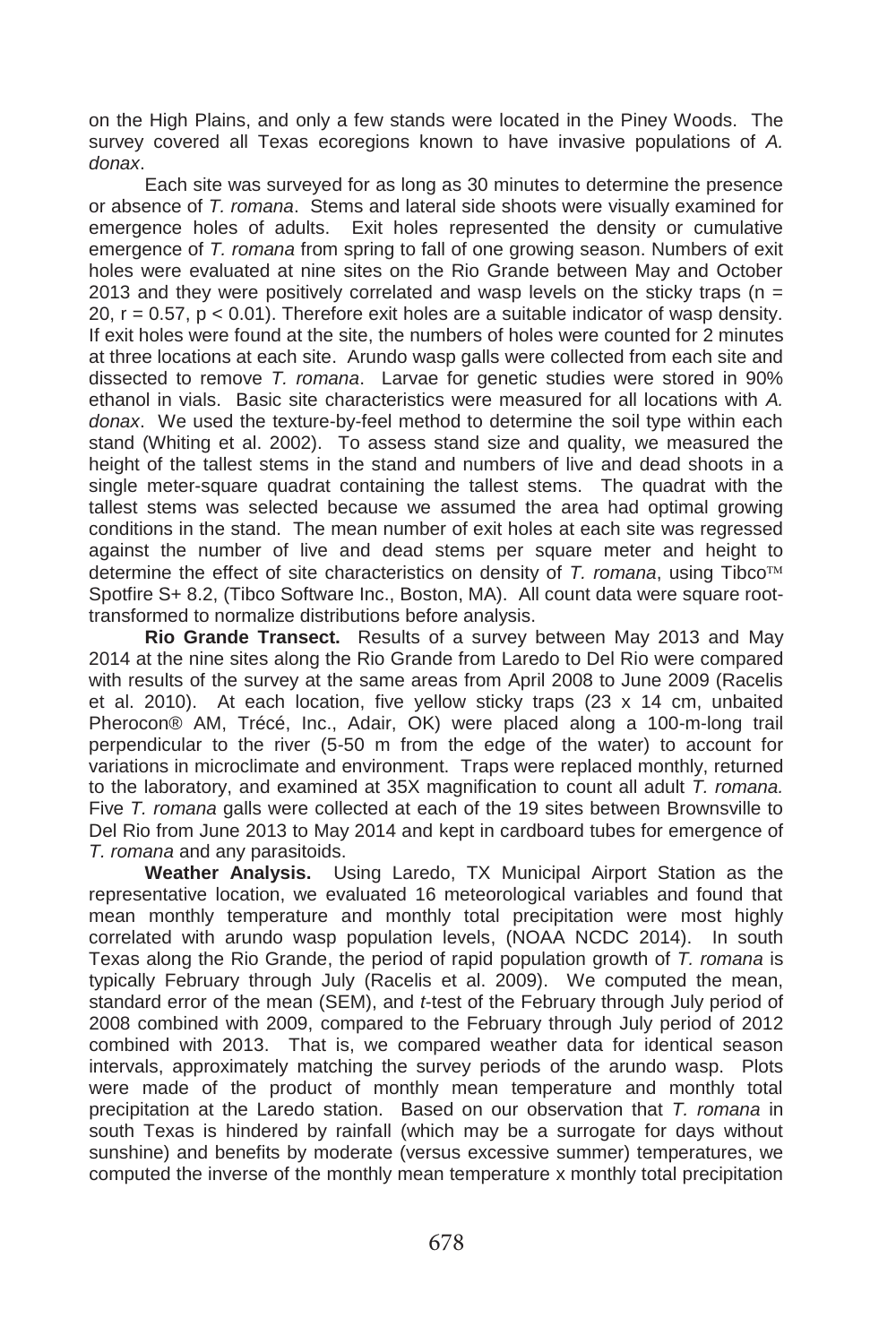product to generate a *Tetramesa romana Climate Favorability Index*. To visualize changes in suitability over the variable climate of south Texas, we plotted the index from 1950 through the present (i.e., 2014), noting periods of especially adverse and beneficial weather. We superimposed on the index trend the wasp abundance surveyed in 2008-2009 and 2013-2014 to determine if weather may have played a role in the recent population expansion. To predict the potential distribution of *T. romana* in North America we used the model CLIMEX to match climate function with equal weightings for all parameters (Sutherst et al. 1999). Locations with potential suitable habitat for *T. romana* have a Composite Match Index ≥70% which indicates high similarity between climates. The index is based on rainfall, degree-days, population growth, temperature, moisture, cold stress, heat stress, drought stress, and water stress indices between all locations in North America and the home location. Weather data for the model is based on 30-year averages. We found that using the distribution of *T. romana* in Europe as the predictor of its distribution was not entirely useful because its distribution is limited by the Mediterranean Sea to the south; therefore it is not possible to know how tolerant the species might be to warmer southern climates. Instead, we used locations in the introduced range (Dallas, Del Rio, and Houston, TX) as match climate locations because they represented the western, northern, and eastern boundaries, respectively, of the known distribution of *T. romana*. Houston was substituted for College Station, TX, because the latter is not included in the CLIMEX database. However, the average yearly rainfall in College Station is 1.06m compared to 1.32m Houston so the prediction may not be as robust as the other two locations. The CLIMEX prediction using the home locations in Texas might overestimate the final distribution of *T. romana*, but is provided as a guide.

**Genetic Analysis.** To determine the genotype of the *T. romana*, galls were collected for dissection and removal of the larvae for genetic characterization. From each location, 30 larvae were collected and placed in 90% ethanol. Simple sequence repeats were analyzed from typically 10 larvae from each location. The patterns were compared to the original parental populations from Europe and the extant adventive population of the wasp established at a few locations before release. The genetic match locations of the individuals were evaluated to determine if the successful populations came from one region in Europe, which might suggest a climate adaptation; or conversely, the most successful populations might have come from different climates, but might be adapted to the invasive Rio Grande population of *A. donax*.

To identify a set of polymorphic microsatellites markers, also known as simple sequence repeats, DNA fragments containing SSRs were obtained from *T. romana* genomic DNA by the bioinylated-oligonucleotide capture method described previously (Terry et al. 2006) with single modification: starting genomic DNA for simple sequence repeat capture was isolated from a mixed pool of adult wasps from sample Spain 40 (2007526) using a simple mini-prep method (Pepper and Norwood 2001). The DNA sequencing methods and simple sequence repeat primer design criteria have been described previously (Burrell and Pepper 2006). Primer designs included an M13 tail to facilitate the incorporation of 6-FAM labeled 'universal' M13 primers into the final PCR product (M13 reference).

The simple sequence repeats from a total of 409 field-collected wasps were extracted using a Chelex method (Walsh et al. 1991). Heads of adult wasps or onethird of larvae (including head) were smashed and 100 ul of Chelex-100 solution (Bio-Rad) was added with 10 µl proteinase K (Qiagen), then heated at  $56^{\circ}$ C for 2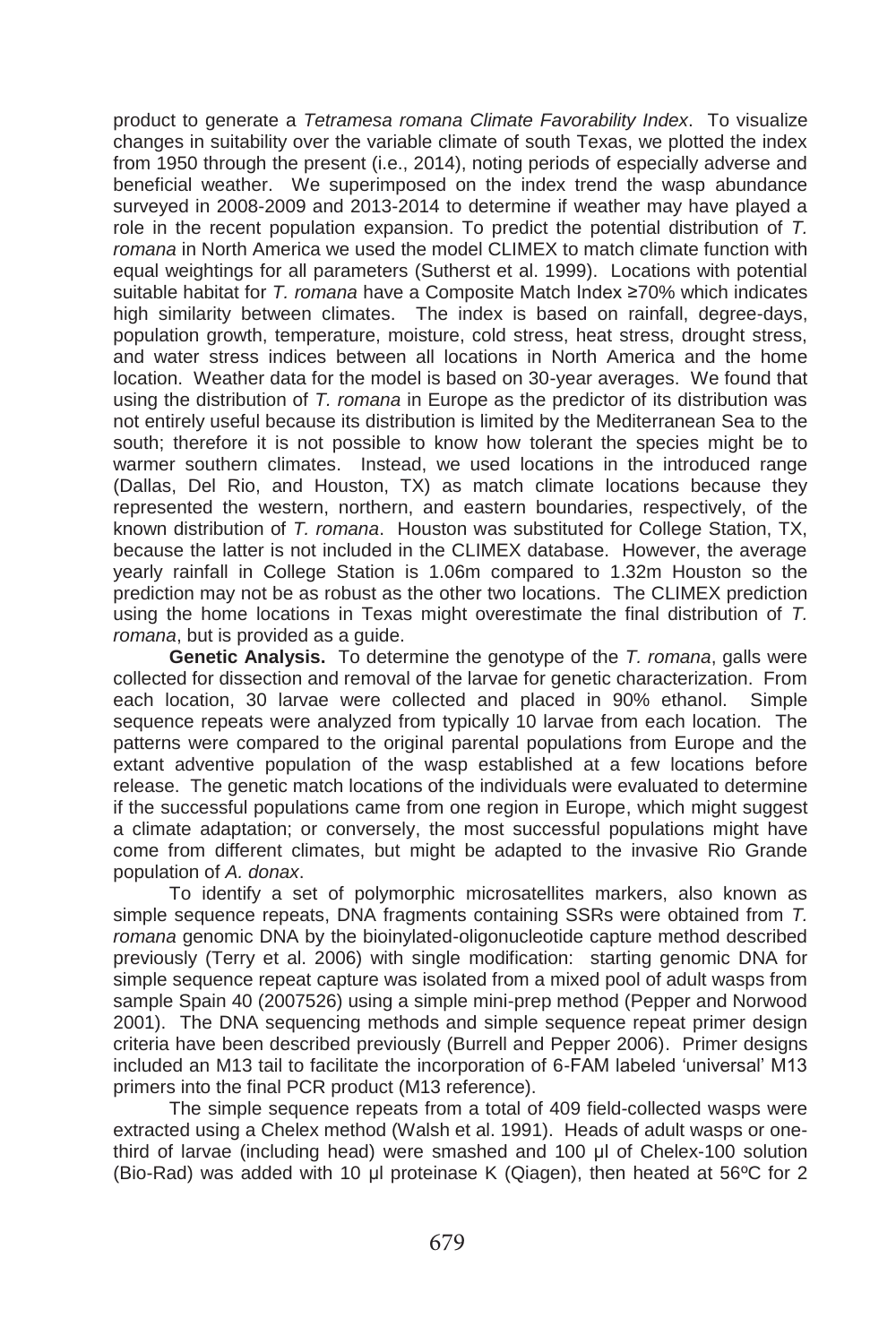hours and 99°C for 10 minutes. For SSR genotyping, 10 µl PCR reactions included 0.5 µl extracted DNA, 1 µl 10X PCR Buffer (Biolase), 0.5 µl of 50mM MgCl<sub>2</sub>, 0.08 µl of dNTP mix (Biolase),  $0.5$  µl of the 2 uM forward M13 tailed primer,  $1.0$  µl of the 2 µM reverse primer, 1.0 µl of 6-FAM dyed M13 primer, 0.05 µl of 5 units per liter of TAQ (Biolase) and water. Annealing temperature for simple sequence repeat wh10 was 55ºC, and all others (wa6, wc12, we6) were 57ºC. One-half microliter of 600 bp ladder, 9.25 µl of formamide, and 0.25 µl of PCR product were loaded into an ABI 3130 Genetic Analyzer. Simple sequence repeat fragments were visualized in GeneMapper (ABI) and fragment size was determined manually.

#### **Results**

**Statewide Survey.** *Tetramesa romana* was present at all the survey sites on the Rio Grande between Del Rio and Brownsville, TX (Fig. 1). It was detected for the first time 20 km up river from Amistad Reservoir at the confluence of the Pecos River. Infestations of the wasp were also found throughout central Texas, with satellite populations as far west as San Angelo (Tom Green County), north to Kaufman (Kaufman County) and east to near the city of Navasota (Grimes County). The greatest abundance of wasps occurred along the Rio Grande, especially in the Lower Rio Grande Valley and in Laredo, TX. None of the plant variables (height, number of live and dead stems per square meter) were significantly correlated to number of exit holes, although a weak, but significant correlation was found between number of exit holes and density (live stems per square meter) ( $R^2$  = 0.14, *p* = 0.01). The wasp was collected from *A. donax* growing on a broad range of soil types from clays to sands.

**Rio Grande Transect.** In the period 2008-2009, a total of 680 *T. romana* was collected on sticky traps with peak abundance in May 2009 (Racelis et al. 2009). In comparison, 1,126 wasps were collected during the same period in 2013- 2014. This represents a 190% increase between the two sample periods ( $p =$ 0.0059, one-tail *t*-test, assuming groups had unequal variance). It should also be noted that 2,351 wasps were collected between Falcon Dam and Brownsville in the 2013-2014 survey and none was present in that same (448 km) part of the Rio Grande during the 2008-2009 survey. Therefore, the arundo wasp expanded its population both geographically and numerically on the Rio Grande during the 5-year period from 2008-2014. The mean annual percentage of parasitism of *T. romana* was  $6.4\%$  (n = 103) and ranged from 0 to 16.2% in October and July, respectively. The parasitoids were identified as *Brasema* sp. (Eupelmidae, Eupelminae) 64.1% and *Phylloxeroxenus* near *cressoni* (Howard) (Eurytomidae, Eurytominae) 24.3%, Braconidae sp. 4.9%, and 6.8% other unknown species. Of the 1,497 *T. romana* individuals collected in the parasitism study, 5.0% were males.

**Genetic Analysis.** All *T. romana* sampled were homozygous at all simple sequence repeat loci examined, supporting their being parthenogenetic. Because they are homozygous, genotypes are equivalent to haplotypes. Some genotypes were collected at multiple locations in Europe, where as others appeared to have more limited distributions. One particular genotype of *T. romana* dominated collections throughout Texas (Table 1). This genotype four matched with parental material originally collected from Las Cañas, Granada, and Santa Coloma de Farners, Spain as well as the adventive population of *T. romana* present in limited areas before release of the European material. Two other European populations imported in the biological control program became established but were collected in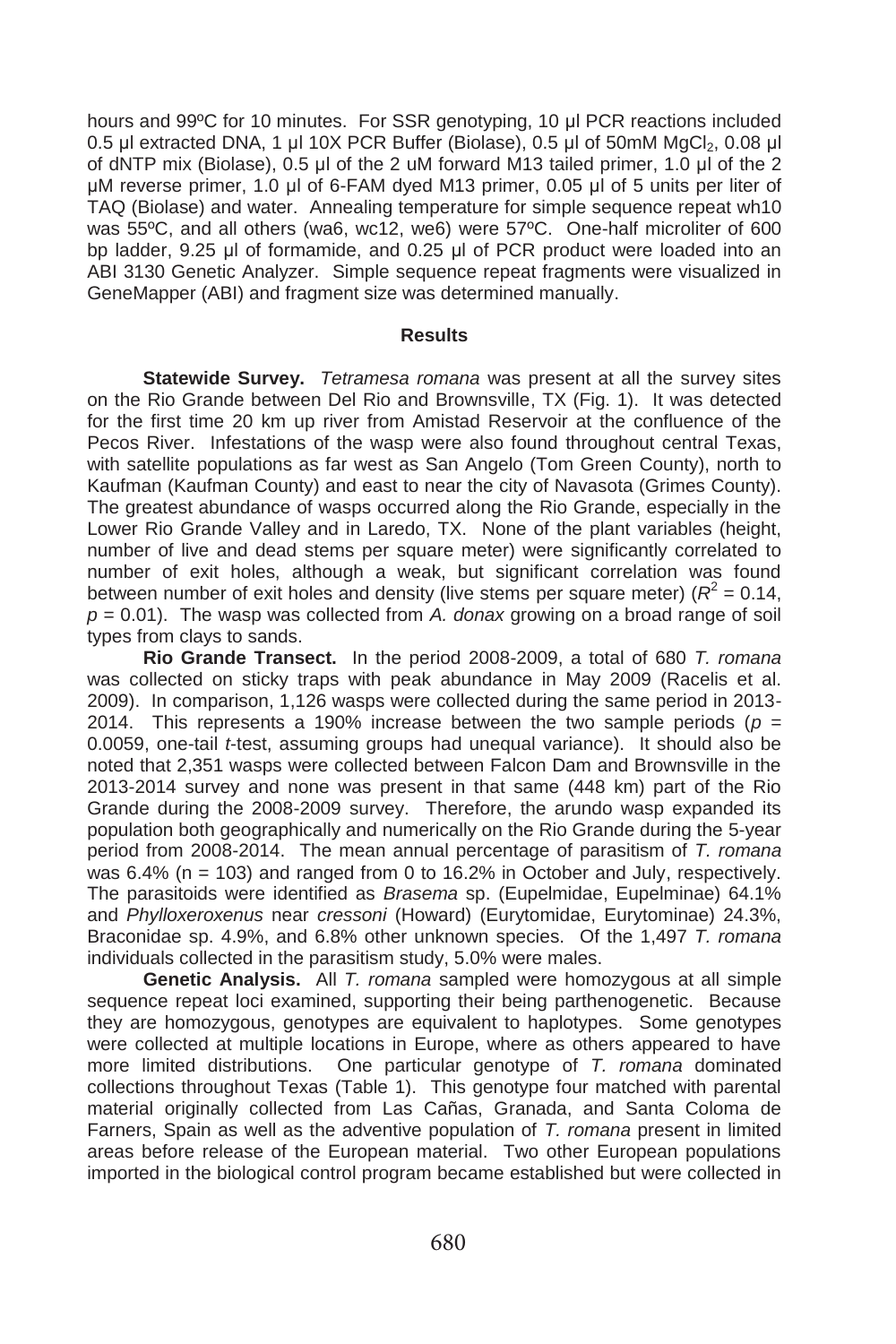limited numbers only on the Rio Grande where the aerial release program was done. The adventive population seems to be of Spanish origin, but is indistinguishable from the introduced genotype (#4) population from Spain. Several other unknown genotypes were also collected from Central Texas where no releases were done as part of the biological control program.

**Climate Analysis.** Using Laredo, TX as the standard location, the climate variables were evaluated retrospectively from 1950 to the present. Eight temperature and precipitation-related variables were examined in relation to abundance of *T. romana* and none other than mean monthly temperature and total monthly rainfall proved significantly different between the 2008-2009 and 2012-2013 periods. Arundo wasp abundance, was significantly different (*p* = 0.0059, one-tail *t*test, assuming groups had unequal variance). Abundance in 2012-2013 averaged more than twice (190%) that of 2008-2009. The *Tetramesa romana Climate Favorability Index* changed significantly through time (Fig. 2). Conditions in 1969 through 1977 seemed especially adverse to the wasp; conditions during and after 2009 (and for the near future) show marked increase in favorable conditions.



Fig. 1. Map of locations in Texas with *Arundo donax* and surveyed during November-December 2013 for the presence of the biological control agent, *Tetramesa romana*. Numbers of wasps were determined by counting the numbers of exit holes at each location per 2-minute counts.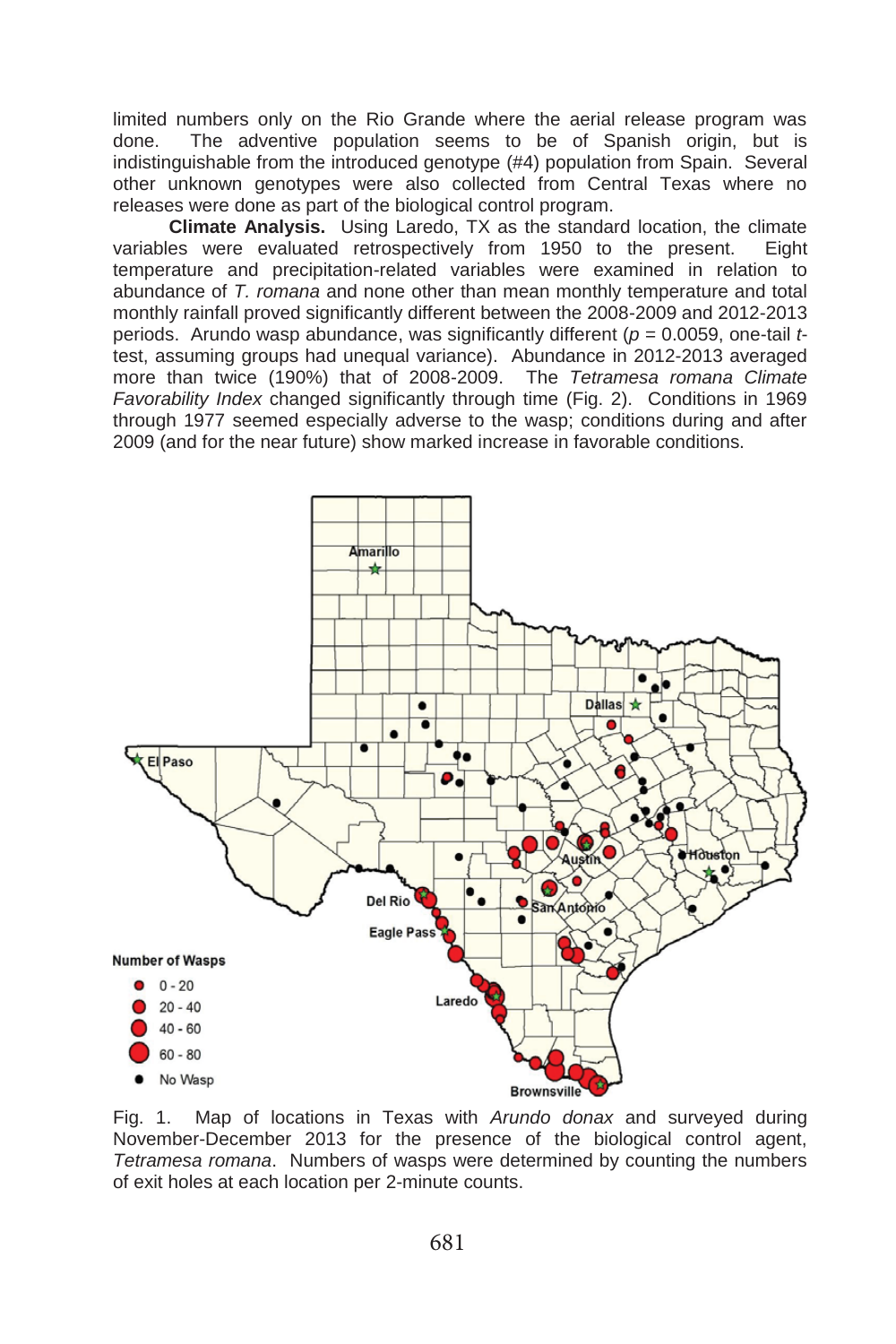| Collection location     | European origin                                 | Status*          | Genotype       | n              |
|-------------------------|-------------------------------------------------|------------------|----------------|----------------|
| California, Ventura     | No match                                        | NR.              | 1              | 0              |
| None                    | Granada, Spain                                  | R                | 2              | 0              |
| None                    | Santa Caloma de Farners, Spain                  | R                | 3              | $\Omega$       |
| Most locations, except  | Las Cañas, Granada, Santa                       | <b>R &amp; A</b> | 4              |                |
| north Central TX        | Coloma de Farners, Spain;                       |                  |                |                |
|                         | adventive U.S. population                       |                  |                | 390            |
| Laredo, Webb Co.,       | No match                                        | A                | 5              | 3              |
| Edinburg, Hidalgo Co.   | No match                                        | A                | 6              | $\mathbf 0$    |
| Brownsville, Cameron    | No match                                        | A                | $\overline{7}$ |                |
| Co.                     |                                                 |                  |                | 0              |
| None                    | Granada, Spain                                  | R                | 8              | 0              |
| El Indio, Maverick Co., | Las Cañas, Spain                                | R                | 9              | $\mathbf{1}$   |
| None                    | Ceret, Village Catalan, Saint                   | R                | 10             |                |
|                         | Marie, France                                   |                  |                |                |
|                         | Santa Caloma de Farners, Spain                  |                  |                | 0              |
| Durban, South Africa**  | No match                                        | <b>NR</b>        | 11             | 0              |
| None                    | Village Catalan, France                         | R                | 12             | 0              |
|                         | Del Rio, Val Verde Co. Granada, Santa Coloma de | R                | 13             |                |
|                         | Farners, Spain                                  |                  |                | 1              |
| None                    | Granada, Las Cañas, Spain                       | R                | 14             | 0              |
| Brownsville, Cameron    | No match                                        | A                | 15             |                |
| Co.                     |                                                 |                  |                | 1              |
| None                    | Santa Caloma de Farners, Spain                  | R                | 16             | 0              |
| George West, Live       | No match                                        | A                | 17             |                |
| Oak Co.                 |                                                 |                  |                | 1              |
| Austin, Travis Co.      | No match                                        | A                | 18             | 3              |
| Austin, Travis Co.      | No match                                        | A                | 19             | 1              |
| George West, Live       | No match                                        | A                | 20             |                |
| Oak Co.                 |                                                 |                  |                | $\mathbf{1}$   |
| George West, Live       | No match                                        | A                | 21             |                |
| Oak Co.                 |                                                 |                  |                | $\overline{2}$ |
| Los Indios, Cameron     | No match                                        | A                | 22             |                |
| Co.                     |                                                 |                  |                | 2              |
| Laredo, Webb Co.        | No match                                        | A                | 23             | $\overline{c}$ |
| Italy, Ellis Co.        | No match                                        | A                | 24             | $\mathbf{1}$   |
|                         |                                                 |                  | Total          | 409            |

Table 1. Origin and Abundance of *Tetramesa romana* Genotypes Collected in a Texas Survey

 $*NR$  = not released, R = released as part of biological control program, A = adventive population of unknown origin \*\*Durban population included in table for reference only. It was not collected in the survey.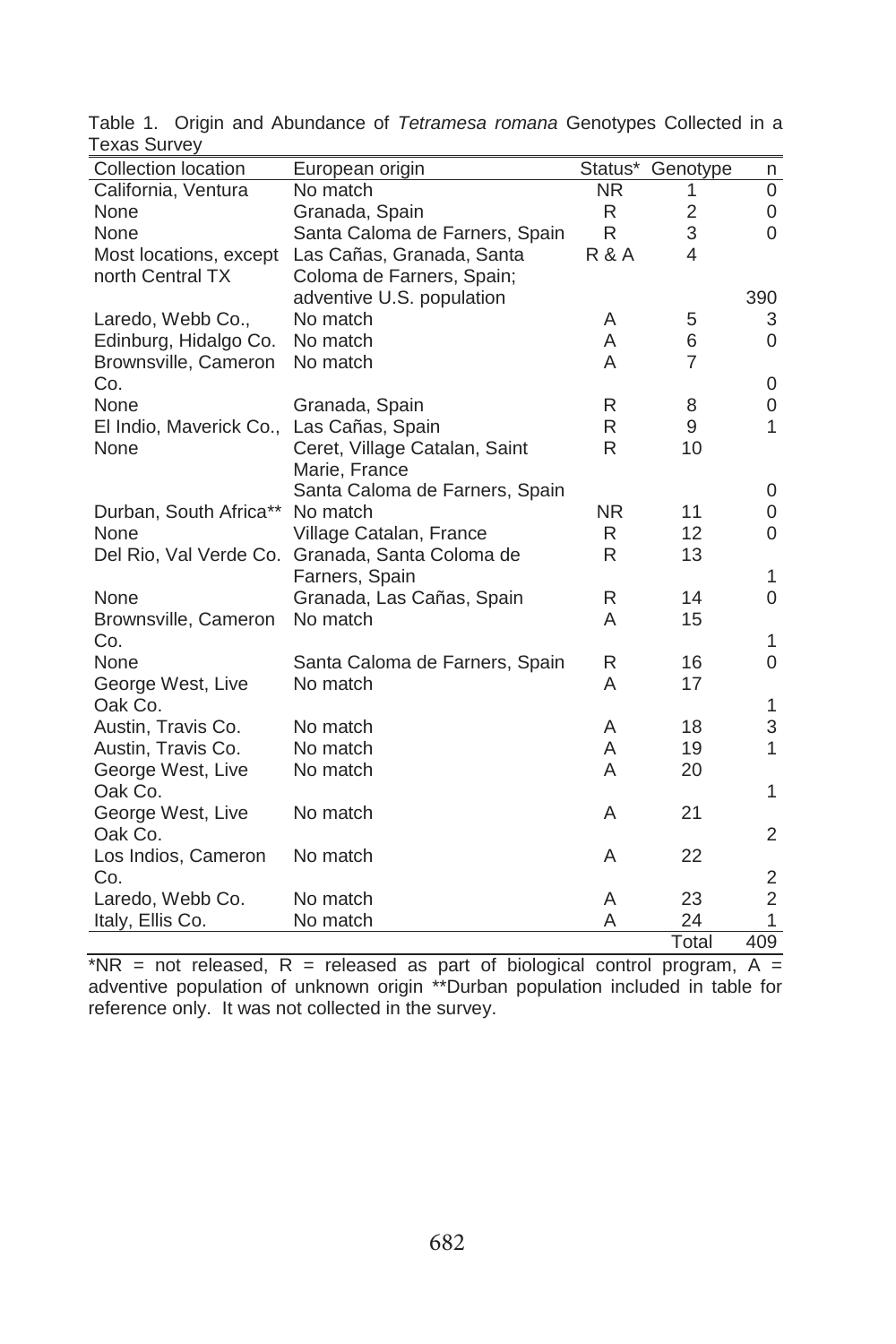

Fig. 2. Climate Favorability Index for the arundo wasp, *Tetramesa romana*, based on the inverted product of monthly mean temperature (MNTM) and monthly total precipitation (TPCP) at Laredo, Texas. Annual values shown are 1950 through latest month of 2014. Blue box indicates range of index values during first survey (2008-09); red box indicates index values over period of second survey (2013-14). Observed average monthly levels of wasp in 2008-9 and (*blue font*) 2012-13 *(red font*) period shown.

CLIMEX was used to compare the climates at the edge of the current distribution of *T. romana* to predict potential final distribution of the arundo wasp in North America. Fig. 3 shows climatic matches of Del Rio, TX and locations throughout most of the southwestern U.S. and northern Mexico. Fig. 4 shows climatic matches of Houston and most of the southeastern U.S. Fig. 5 shows the climatic match with Dallas, TX, currently the northern limit of *T. romana*. Therefore, it would seem that *T. romana* will continue to disperse throughout the area where *A. donax* is invasive.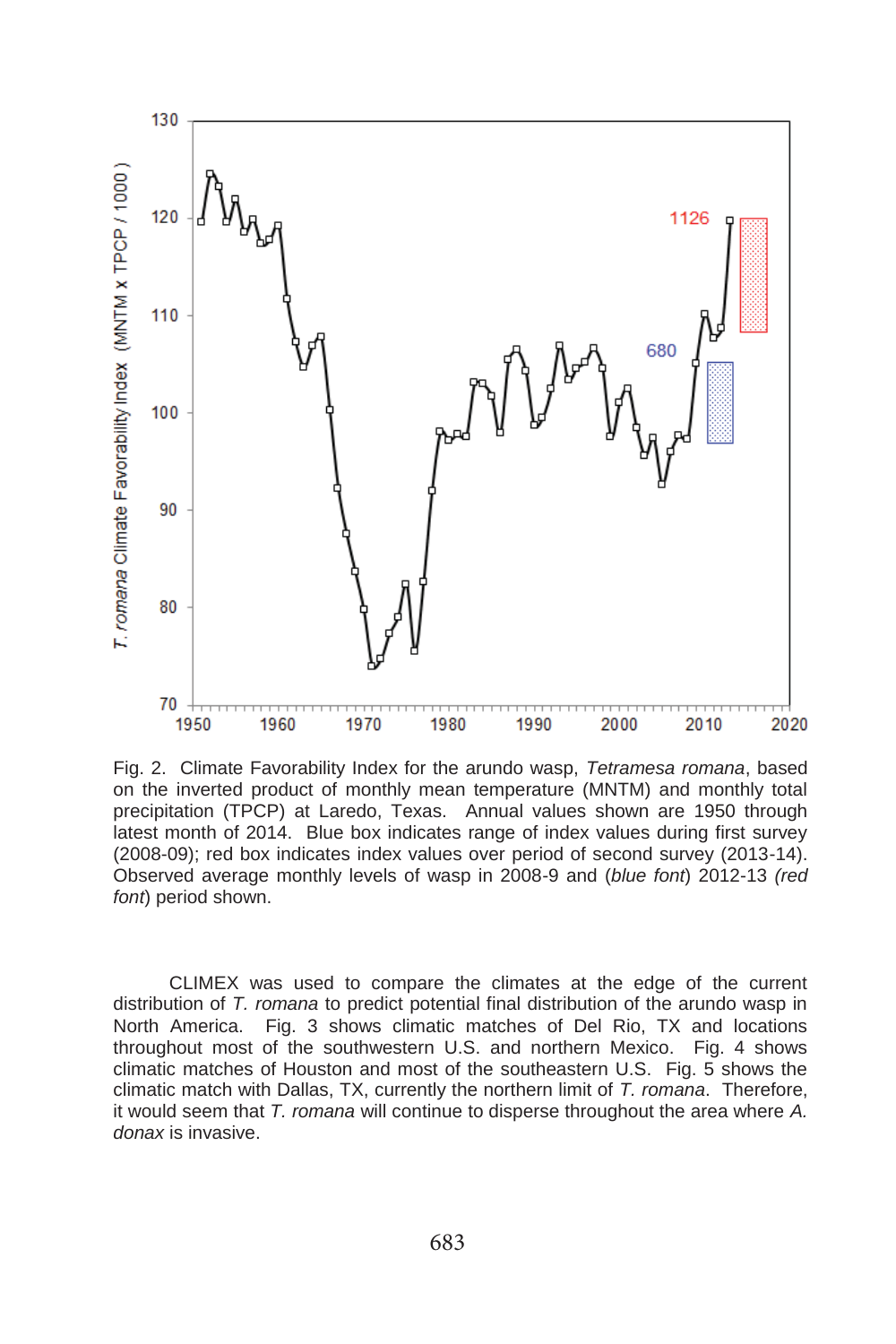

Fig. 3. Climate matching of locations in Texas with established populations of *Tetramesa romana* to predict is possible distribution in North America. Locations in with blue dots  $\geq 70\%$  CLIMEX Composite Match Index with (A) Del Rio, TX, (B) Houston, and (C) Dallas. Locations with x's have an index less than 70%.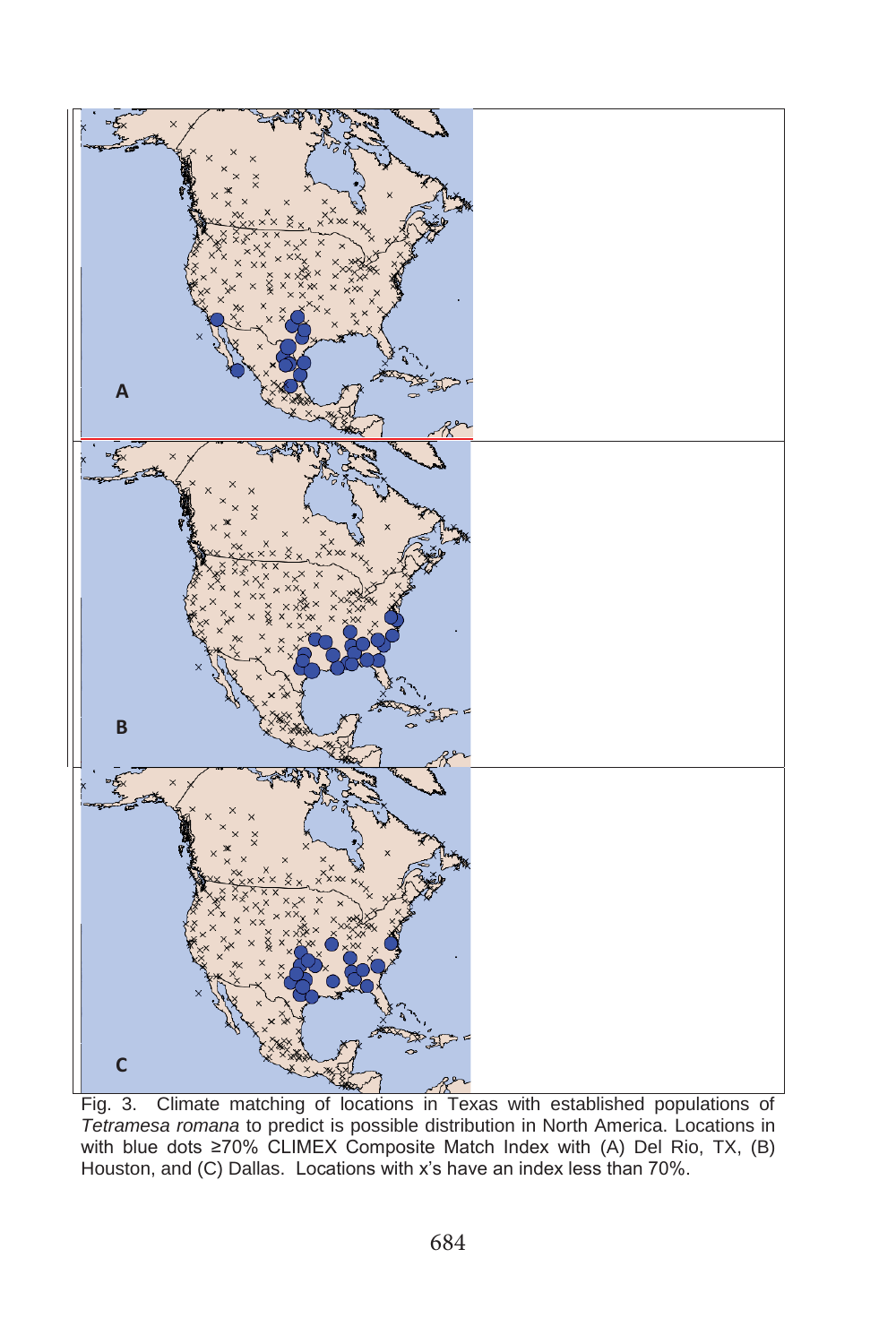#### **Discussion**

*Tetramesa romana* established readily along the Rio Grande and spread throughout most of southern and central Texas. One genotype of the parthenogenetic wasp (#4), of Spanish Mediterranean origin, dominated the recoveries throughout its introduced range (Table 2). This is consistent with the origin of the dominant genotype of *A. donax* in Texas which is also from Mediterranean Spain (Tarin et al. 2013). This genotype of *T. romana* might have succeeded because it was from a warm Mediterranean climate similar to the Lower Rio Grande Basin and found the matching genotype of *A. donax*. Genotype #4 is also the most widely distributed of *T. romana* genotypes in Spain, which suggests it might be tolerant of a wide range of climates. It is also possible that this genotype succeeded because it had the advantage of incumbency, being established in advance of the biological control program. In comparison, *T. romana* genotypes 10 and 12 from near Perpignan, France were released consistently for several years, but have apparently failed to establish in the introduced range. What is surprising is that 11 unknown genotypes were recovered that did not match any of the original parental populations from Europe. Seven of the 10 unknown genotypes were recovered in locations where no releases were made during the biological control program. These unknown genotypes could have been cryptic subpopulations within the original parental European populations imported as part of the biological control program and dispersed from the Rio Grande, or could have been released with the original adventive population discovered in California in 2007 and Texas in 2008 (Goolsby et al. 2009). However, the former is unlikely given the extent of the genetic characterization during the importation and evaluation phase of the biological control program.

For the past several decades, biological control practitioners have focused on importation and host-range testing of a single population of the biological control agent for release (USDA-APHIS 2014). This practice reduced the risk that a cryptic species with a different host range might be part of the insect colony being tested. However, this practice limits genetic diversity that might be important for the agent to adapt to its introduced range. For example, several releases of the tansy ragwort flea beetle, *Longitarsus jacobaeae* Waterhouse, from different climates in Europe were made in North America and hybrids of the populations have been documented (Szücs et al. 2011). The hybrid *L. jacobeae* beetles seem to be critical to the success of this agent in parts of its introduced range. We followed this practice of evaluating and releasing maximum genetic diversity in the *A. donax* biological control program. Several *T. romana* genotypes from different climates in Mediterranean Europe were released and this may have been critical for finding the most adapted parthenogenetic genotype for the southwestern U.S. and Mexico. This supports the practice of host-range testing multiple genotypes to allow for increased genetic diversity in the introduced range.

The *T. romana Climate Favorability Index* at Laredo, TX varied conspicuously during the past 64 years (Fig. 3). The index was markedly low during 1969-1977 due to higher rainfall and cooler winters, suggesting the wasp might not have established had it been introduced during this period. The period from 2009 onward showed increasing favorability and might partly explain the conspicuous expansion between the 2008-2009 and 2013-2014 surveys. During this period of time, the southwestern U.S. and northern Mexico experienced extensive drought (Texas Commission on Environmental Quality 2014). Drought conditions increased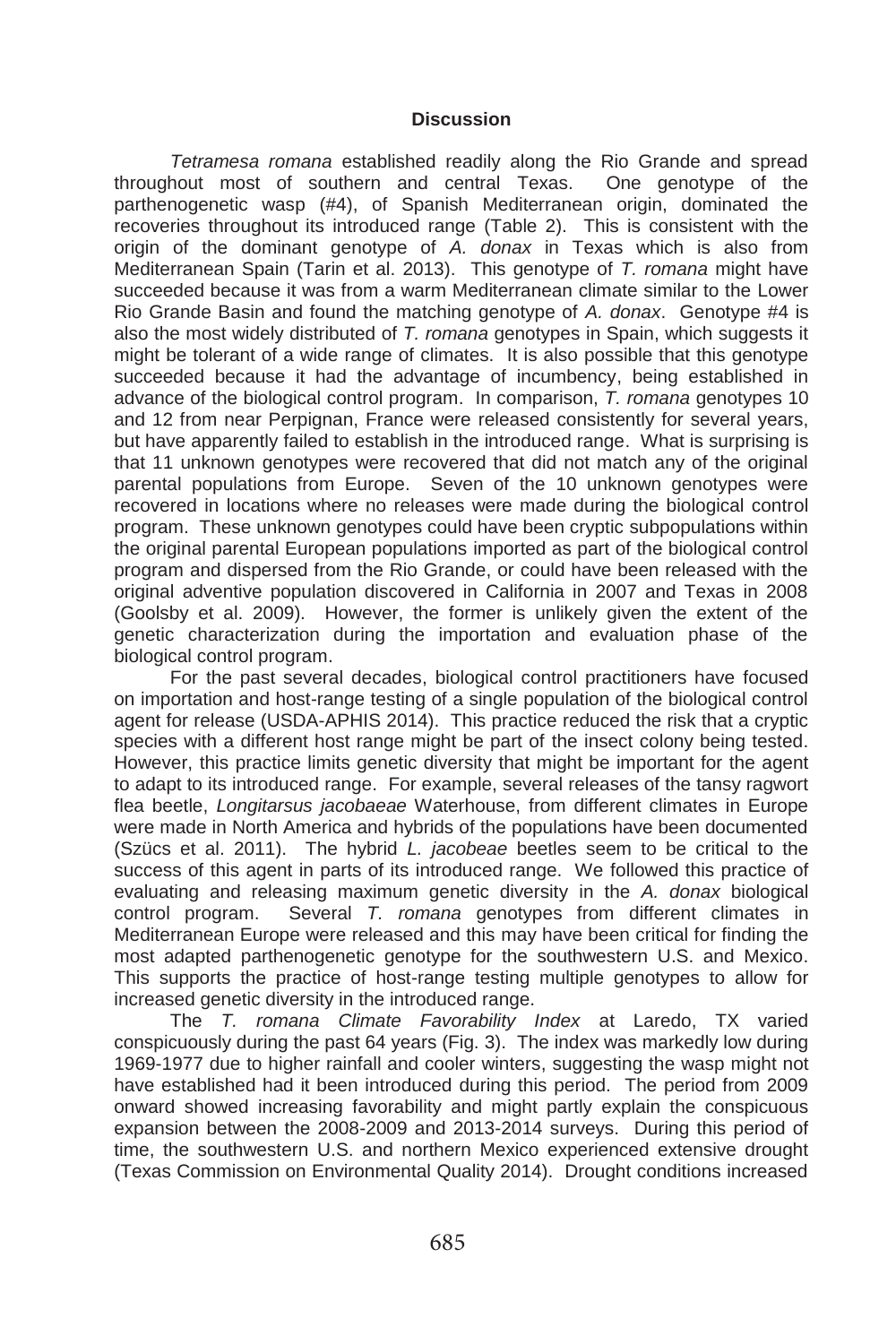the numbers of days with sunshine and obviously reduced rainfall. The arundo wasp seems to need sunny days to perform best in the field. We know from rearing *T. romana* that light was a critical environmental factor (Moran et al. 2014). This biological attribute might limit its impact in the southeastern U.S. where there are fewer days with sunshine and more rainfall. Additionally, prolonged periods of rain from tropical depressions in the Rio Grande Basin could decrease the favorability index for the wasp and simultaneously increase the growth rate of *A. donax*.

The positive correlation between number of *T. romana* exit holes and density of live *A. donax* stems could be an indicator that stand/site quality plays a role in its dispersal. However, the wasp did establish on marginal stands, along highway ditches, seasonal creeks, and urban settings. One factor that might influence successful establishment is the use of herbicides on *A. donax*. Although *T. romana* established throughout most of the river basins of Central and South Texas it was not present on most of the upper Nueces River. The Nueces River Authority has been attempting to limit the spread of *A. donax* through targeted applications of the herbicide imazapyr. Regrowth from treated stands of *A. donax* might be unsuitable for the gall-forming wasp. This interaction should be investigated if both chemical and biological methods are to be integrated.

CLIMEX models predict the climates throughout most of the southern U.S. and northern Mexico will be suitable for the wasp to establish and spread. However the predictions are based on the current and changing distribution of the arundo wasp in Texas, which might have been influenced by drought conditions and an abundance of sunshine that favors the wasp. CLIMEX does not use numbers of days with sunshine as a variable to calculate the Composite Match Climate Index. The models show low suitability for the wasp in most of California, including the Central Valley and Sacramento-San Joaquin Delta, although a separate adventive genotype of the wasp has established is the Santa Ana and Ventura River drainages of southern California (Lambert et al. 2010) (Table 1). *Tetramesa romana* is common in Rome, Italy (J. Goolsby and A. Kirk personal observation) which has a CLIMEX match of 70% or greater with Sacramento and San Jose, CA; therefore the climate should be suitable for the wasp. Releases of *T. romana*  (Genotype #4) in the Sacramento and San Joaquin valleys and the Bay Area of California are on-going.

**Future Research.** The spatial maps showing regions suitable to the survival of the arundo wasp indicate this species could continue to expand over large areas of Texas and across the southern U.S. While CLIMEX mapping provides a snapshot in time of climate suitability, it does not address how suitability may change over longer periods, such as decades or on the century scale. This is not a moot consideration given the magnitude of the recent drought and shifts in temperature over the southern and central Texas region (Fig. 2). Research is currently in progress that will examine in detail how climate favorability is changing in areas of intended introduction and current expansion of *T. romana* in Texas. It will also focus on the question of why, contrary to expectations, only one genotype of the many that were introduced succeeded across a range of climates. If we had based our releases on any of our genotypes except #4, the project may have been considered a failure at this point. This research might help guide future biological control practitioners as to the benefits of assessing and releasing the maximum genetic diversity (within the range of host-specific genotypes) to improve the success of biological control programs, especially considering the potential for climate change.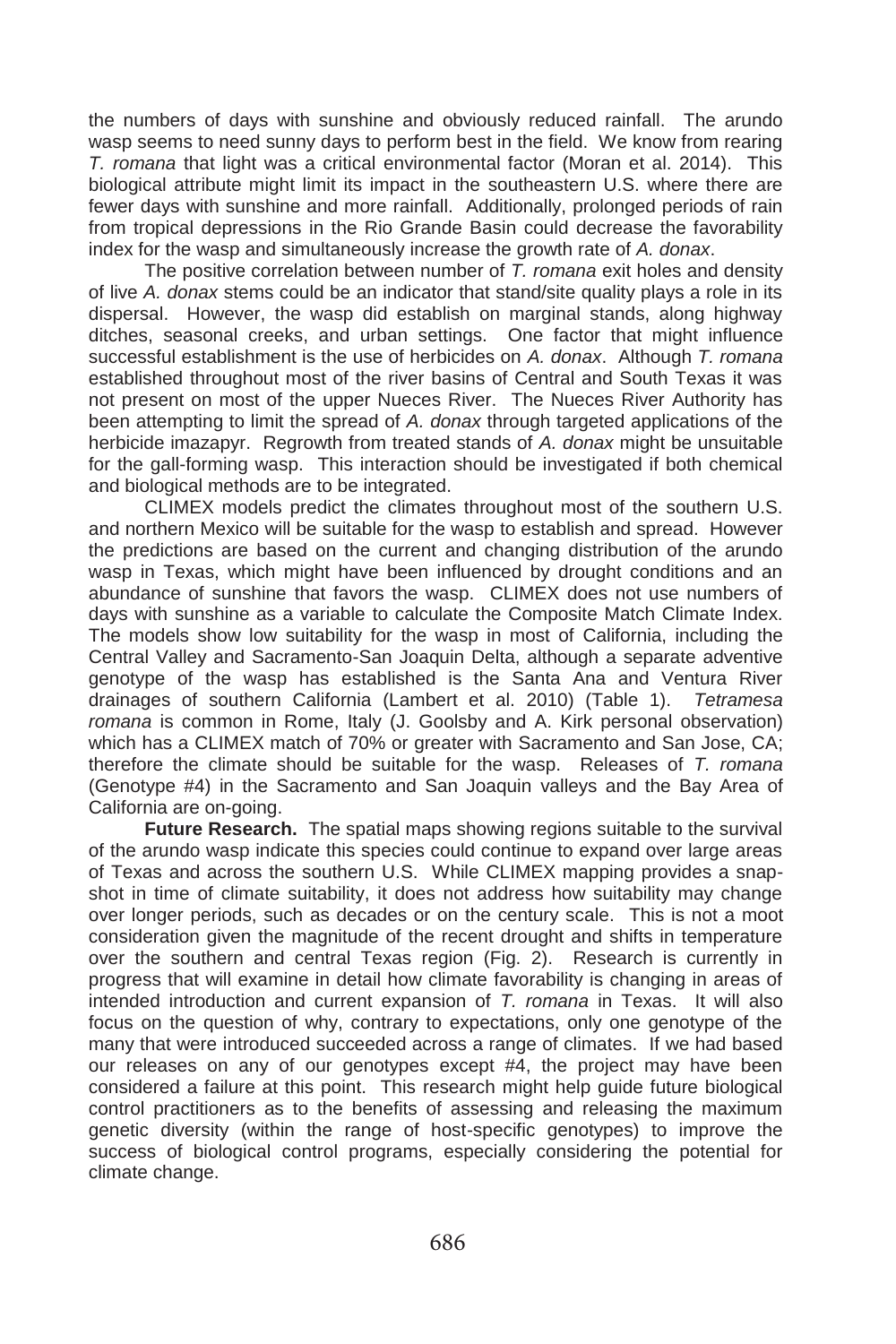#### **Acknowledgment**

The authors wish to thank Matthew Rector (Texas A&M University Agrilife Research, Weslaco, TX), Emmett Kunz (University of Texas – Pan American, Edinburg, TX), and Reyes Garcia, III (USDA-ARS, Cattle Fever Tick Research Laboratory, Edinburg, TX) for the field collections, and Rupert Santos, Andrew Parker, and Jose Escamilla for mass rearing the wasps. Additional funds for research support were provided by the Department of Homeland Security, and the Lower Rio Grande Valley Development Council. We wish to thank Bill Palmer (Biosecurity Queensland, Department of Agriculture, Fisheries and Forestry, Brisbane, Australia) and Bill Overholt (University of Florida, Ft. Pierce, FL) for reviews of a draft of the manuscript.

This article reports the results of research only. Mention of a commercial or proprietary product in this article does not constitute an endorsement by the U.S. Department of Agriculture. The USDA is an equal opportunity provider and employer.

#### **References Cited**

- Burrell, A. M., and A. E. Pepper. 2006. Primers for 10 polymorphic microsatellites from *Caulanthus amplexicaulis* var. *barbarae*, and cross-amplification in other species within the Streptanthoid Complex (Brassicaceae) Mol. Ecol. Notes 6: 770-772.
- Everitt, J. H., C. Yang, and C. J. Deloach. 2005. Remote sensing of giant reed with QuickBird satellite imagery. J. Aquatic Plant Mgmt. 43: 81-84.
- Goolsby J. A., and P. J. Moran. 2009. Host range of *Tetramesa romana* Walker (Hymenoptera: Eurytomidae), a potential biological control of giant reed, *Arundo donax* L. in North America. Biol. Control 49: 160-168.
- Goolsby, J. A., P. J. Moran, J. Falk, and L. Gilbert. 2009. Distribution and spread of an adventive population of the biological control agent, *Tetramesa romana* in Austin, Texas. Southwest. Entomol. 34: 329-330.
- Goolsby, J. A., D. Spencer, and L. Whitehand. 2010. Pre-release assessment of impact on *Arundo donax* by the candidate biological control agents, *Tetramesa romana* (Hymenoptera: Eurytomidae) and *Rhizaspidiotus donacis* (Homoptera: Diaspididae) under quarantine conditions. Southwest. Entomol. 34: 359-376.
- Gould, F. W., G. O. Hoffman, and C. A. Rechenthin. 1960. Vegetational Areas of Texas, Texas A&M University. Texas Agricultural Experiment Station, Leaflet 492.
- Gowda, P. H., J. A. Goolsby, C. Yang, S. Basu, A. Racelis, and T. A. Howell. 2011. Estimating water use by giant reed along the Rio Grande using a Large Aperture Scintillometer. Subtrop. Plant Sci. 63: 1-6.
- Hardion, L., R. Verlaque, K. Saltonstall, A. Leriche, and B. Vila 2014. Origin of the invasive *Arundo donax* (Poaceae): a trans-Asian expedition in herbaria. Ann Bot. 114: 455-462.
- Lambert, A. M., T. L. Dudley, and K. Saltonstall. 2010. Ecology and impacts of the large-statured invasive grasses *Arundo donax* and *Phragmites australis* in North America. Inv. Plant Sci. Manage. 3: 489-494.
- Moran, P. J., and J. A. Goolsby. 2009. Biology of the galling wasp *Tetramesa romana*, a biological control agent of giant reed. Biol. Control 49: 169-179.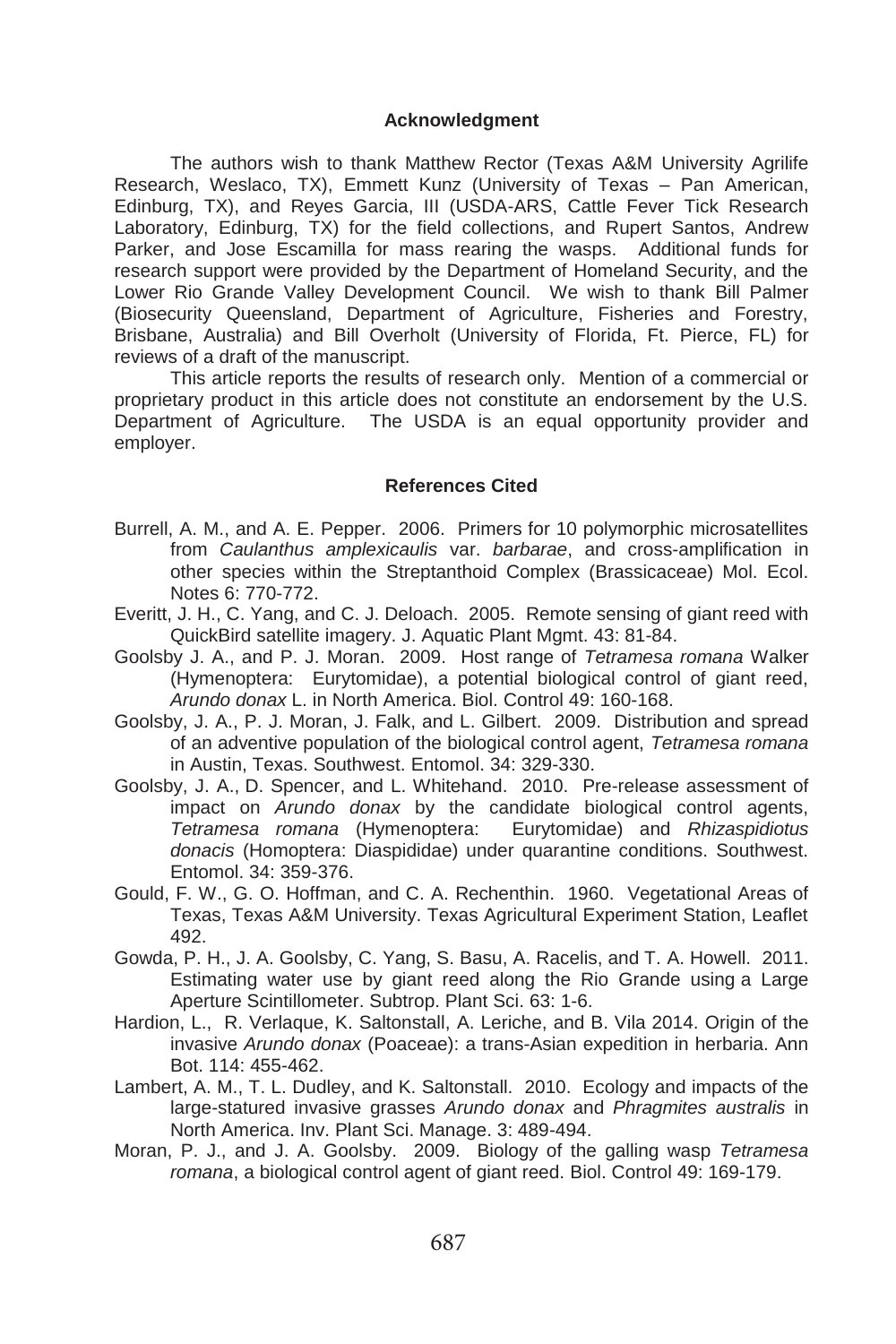- Moran, P. J., J. A. Goolsby, A. E. Racelis, A. C. Cohen, M. A. Ciomperlik, K. R., Summy, D. P. A. Sands, and A. A. Kirk. 2014. Mass rearing of the stemgalling wasp *Tetramesa romana*, a biological control agent of the invasive weed *Arundo donax*, pp. 163-201*. In* J. A. Morales-Ramos, M. G. Rojas, and D. I. Shapiro-Ilan [eds.], Mass Production of Beneficial Organisms: Invertebrates and Entomopathogens. Academic Press, Waltham, MA.
- NOAA NCDC. 2014. Land-based Station Data, Climate Data On-Line, Data Tools: find a Station. (http://www.ncdc.noaa. gov/cdo-web/datatools/findstation; and/or http://www.ncdc.noaa.gov/cdo-web/search accessed 11 June 2014).
- Peel, M. C., B. L. Finlayson, and T. A. McMahon. 2007. Updated world map of the Köppen-Geiger climate classification. Hydrol. Earth Syst. Sci. 11: 1633-1644
- Pepper, A. E., and L. E. Norwood. 2001. Evolution of *Caulanthus amplexicaulis*  var. *barbarae* (Brassicaceae), a rare serpentine endemic plant: a molecular phylogenetic perspective. Am. J. Bot. 88: 1479-1489.
- Racelis, A. E., and J. A. Goolsby. 2013. Rapid assessment of above-ground biomass of giant reed using visibility estimates. Subtrop. Plant Sci. 64: 61-66.
- Racelis, A. E., J. A. Goolsby, and P. J. Moran. 2009. Seasonality and movement of adventive populations of the arundo wasp (*Tetramesa romana*) a biological control agent of giant reed (*Arundo donax* L.) in South Texas. Southwest. Entomol. 34: 347-357.
- Racelis, A. E., J. A. Goolsby, R. Penk, W. K. Jones, and T. J. Roland. 2010. The development of an inundative, aerial release technique for the arundo wasp, a biological control agent of the invasive *Arundo donax*. Southwest. Entomol. 35: 495-501.
- Racelis, A. E., R. B. Davey, J. A. Goolsby, A. A. Pérez de León, K. Varner, and R. Duhaime. 2012. Facilitative ecological interactions between invasive species: *Arundo donax* (Poaceae) stands as favorable habitat for cattle ticks (Acari: Ixodidae) along the US-Mexico border. J. Med. Entomol. 49: 410-417.
- Sutherst, R. W., G.F. Maywald, T. Yonow, and P.M. Stevens. 1999. CLIMEX. Predicting the Effects of Climate on Plants and Animals. CD-ROM and User Guide. CSIRO Publishing, Melbourne, Australia.
- Szücs, M., M. Schwarzländer, and J. F. Gaskin. 2011. Reevaluating establishment and potential hybridization of different biotypes of the biological control agent *Longitarsus jacobaeae* using molecular tools. Biol. Control 58: 44-52.
- Tarin, D., J. Manhart, A. Pepper, J. Goolsby, P. Moran, B. Contreras Arquieta, and A. Kirk. 2013. Microsatellite markers indicate multiple origins of *Arundo donax* L. in North America. Invasive Plant Sci. Manag. 6: 328-338.
- Terry, M, A. E. Pepper, and J. R. Manhart. 2006. Development and characterization of microsatellite loci in endangered *Astrophytum asterias* (Cactaceae). Mol. Ecol. Notes 6: 865-866.
- Texas Commission on Environmental Quality. 2014. Drought Statement. http://www.tceq.texas.gov/response/drought
- USDA-APHIS. 2014. Technical Advisory Group for Biological Control of Weeds. http://nsu.aphis.usda.gov/plant\_health/permits/tag/
- Vartanian, V. 1998. *Arundo donax:* Giant Cane. Unpublished Report, California Exotic Pest Plant Council.
- Walsh, P. S., D. A. Metzger, and R. Higuchi. 1991. Chelex-100 as a medium for simple extraction of DNA for PCR-based typing from forensic material. BioTechniques 10: 506-513.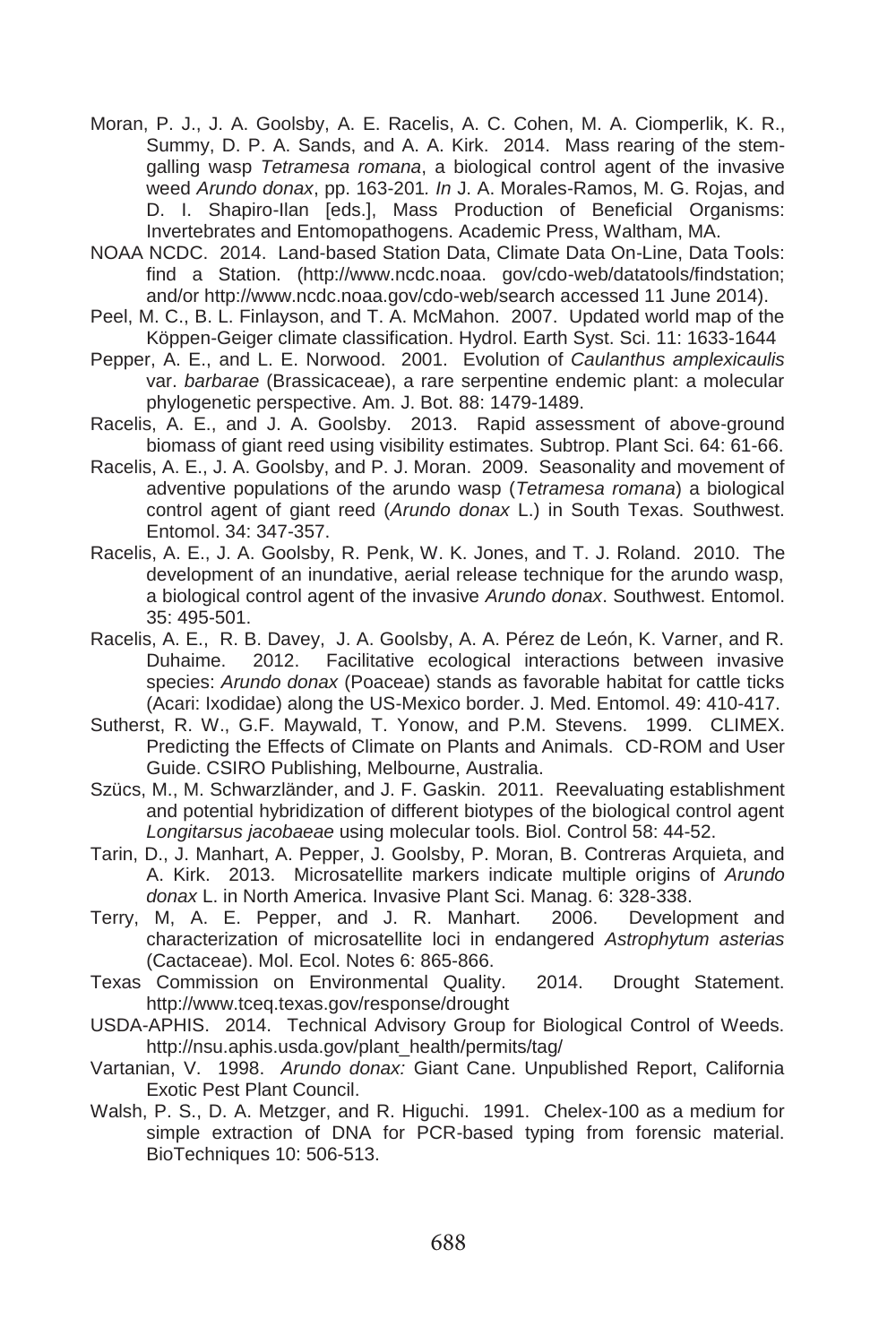- Whiting, D., C. Wilson, and A. Card. 2002. Colorado Master Gardener Fact Sheets #14. Colorado State University, Cooperative Extension. www.cmg.colostate.edu
- Yang, C., J. A. Goolsby, and J. H. Everitt. 2009. Using QuickBird satellite imagery to estimate giant reed infestations in the Rio Grande Basin of Mexico. J. Appl. Remote Sensing 3: 033530.
- Yang, C., J. A. Goolsby, J. H. Everitt, and Q. Du. 2012. Applying six classifiers to airborne hyperspectral imagery for detecting giant reed. Geocarto International 27: 413-424.
- Yang, C., J. H. Everitt, and J. A. Goolsby. 2011. Using aerial photography for mapping giant reed infestations along the Texas-Mexico portion of the Rio Grande. Invasive Plant Sci. Manag. 4: 402-410.